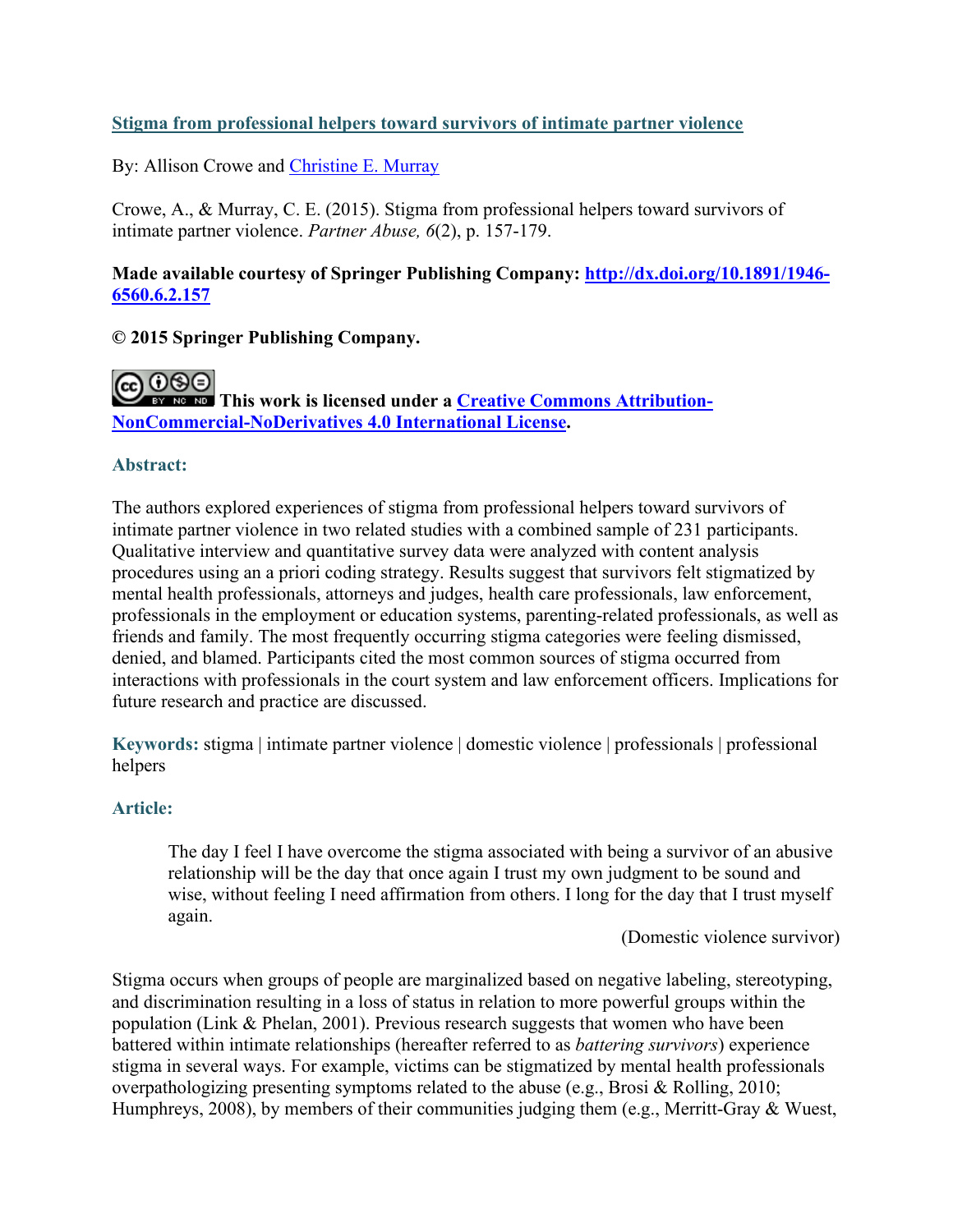1995), and by their abusers labeling them with damaging self-images (e.g., stupid, slut; Merritt-Gray & Wuest, 1995). Even the term *victim* can have a stigmatizing effect for battering survivors because of negative connotations associated with the label (Dunn, 2005).

Although attitudes about intimate partner violence (IPV) have been studied because they originate from the general population (Worden & Carlson, 2005), there is less literature that explores these topics as they originate from professionals toward battering survivors. The following is an overview of stigma and how it negatively impacts those experiencing it, a review of literature on public and professionals' attitudes and behaviors toward battering survivors, and a description of our research study that explored the stigma that IPV survivors experienced from professionals when seeking support.

# **STIGMA**

Various types of stigma exist, each with negative consequences. Self-stigma describes selfimposed negativity, blame, or labels that a person feels about oneself. Also mentioned in the literature is associative stigma, or the discrimination that family, friends, or those somehow linked with the person feel from others by virtue of association with the person (Mehta & Farina, 1988). Internal consequences of stigma may include decreases in self-esteem and increases in shame, fear, and avoidance (Byrne, 2000; Corrigan, 2004; Link, Struening, Neese-Todd, Asmussen, & Phelan, 2001; Perlick et al., 2001), whereas external consequences are exclusion, discrimination, prejudice, stereotyping from others, and social distance (Byrne, 2000; Corrigan, 2004; Link et al., 2001).

Although the exact term *stigma* is not found commonly in literature on battering survivors, existing research demonstrates that they may experience many facets of stigma as defined earlier. For example, battering survivors may question themselves by asking "Why me-what's wrong with me?" resulting in damaged self-statements such as "I must have done something to bring this on" or "I will never have a healthy relationship" (Wuest & Merritt-Gray, 2001, p. 84). There has been a historical tendency to blame battering survivors at both societal and individual levels (Bryant & Spencer, 2003). Also referred to as *public justification*, this form of blame has been associated with whether a perpetrator commits an act of violence, whether the victim reports, and whether a third party responds (Waltermaurer, 2012). Also important are the direct and indirect messages from society that battering survivors hear about IPV, such as "You could have 'fixed' the relationship by being more caring or obedient" (Wuest & Merritt-Gray, 2001, p. 84). Furthermore, society has viewed IPV as a private, closed door matter rather than a phenomenon that others could or should become involved in. Authors (e.g., Bryant & Spencer, 2003) have called this victim blaming and posit that these views result in public stigma (Gover, Paul, & Dodge, 2011). A particularly dangerous consequence of stigma for battering survivors includes staying in the abusive relationship rather than believing that a life free of violence can be established (Patzel, 2006).

## **RESEARCH ON ATTITUDES TOWARD SURVIVORS**

Attitudes that others hold toward battering survivors contribute to the stigma surrounding IPV. Negative attitudes are important to uncover because such responses from victims' families and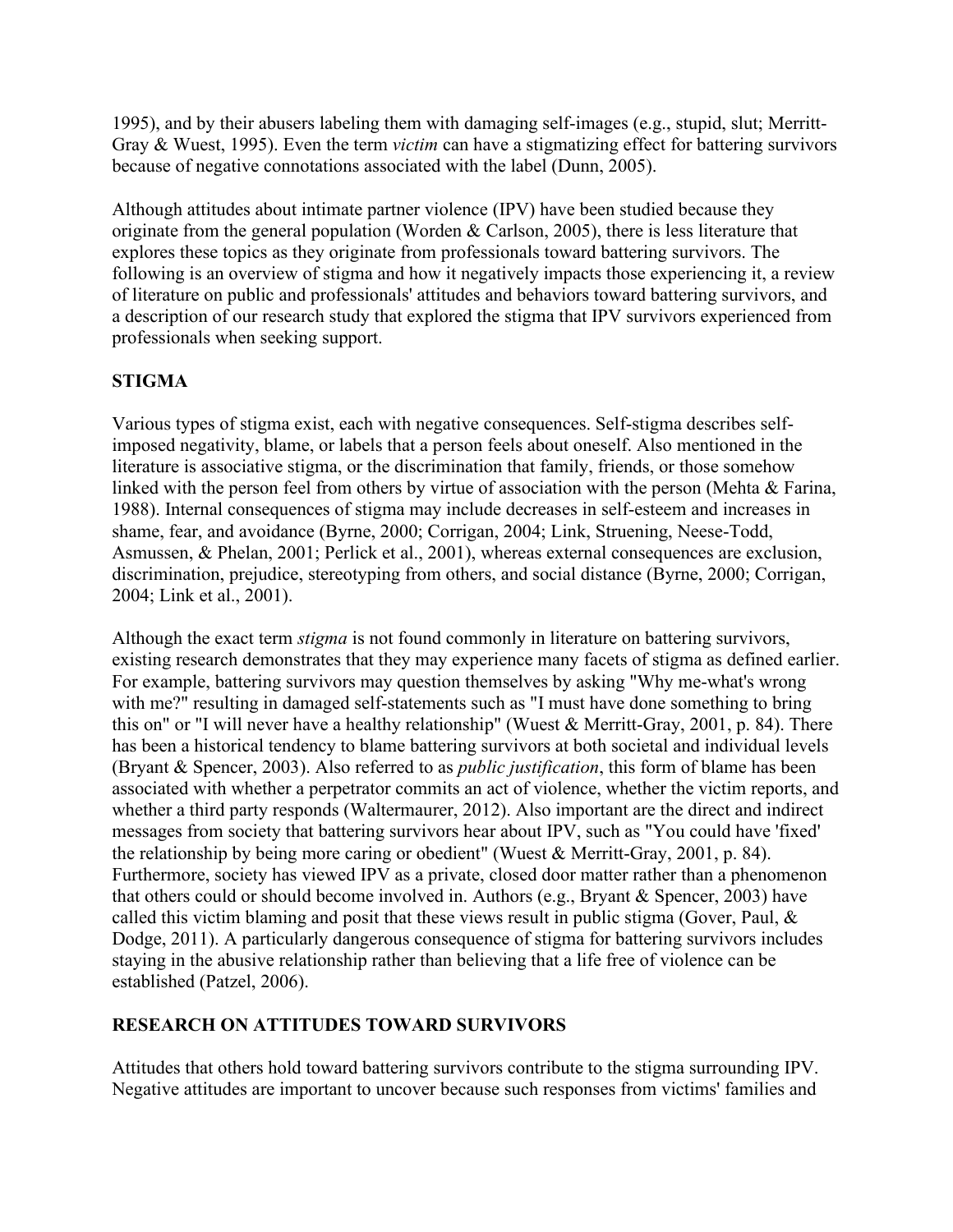friends can encourage them to return to their abusers (Goodkind, Gillum, Bybee, & Sullivan, 2003) and/or stay in the relationship rather than attempt to leave at all. In this case, the victim may believe that a life free from violence is unattainable (Patzel, 2006). Research has focused on public perceptions of IPV (Bryant & Spencer, 2003; Waltermaurer, 2012; Yamawaki, Ochoa-Shipp, Pulsipher, Harlos, & Swindler, 2012). In a recent study investigating victim blaming, participants in the study who believed domestic violence (DV) myths (e.g., any woman who really wants to leave her abuser if she really wants to) were significantly more likely to blame the victim and minimize the incident (Yamawaki et al., 2012). A similar study on university students' attitudes revealed that male students were more likely to attribute blame to a victim of IPV than female students. Significant differences were also found between students with and without a prior history of violence in their family of origin, in that students who indicated a history of violence were more likely than those who did not have violence in their history to ascribe blame to societal factors rather than individual factors (Bryant & Spencer, 2003). Other authors have noted that a lack of support from friends and family reduces a woman's ability to leave the relationship (Patzel, 2006). The importance of support cannot be underestimated because it relates to establishing a violence-free life. Chang and colleagues (2010) found that one of the most important factors that led women to successfully leave their abusers was the belief that resources and support from others existed.

### **PROFESSIONALS' ATTITUDES TOWARD SURVIVORS**

Authors (Lauber, Anthony, Ajdacic-Gross, & Rössler, 2004; Nordt, Rössler, & Lauber, 2006; Smith & Cashwell, 2010) have suggested that it is too simplistic to assume that professionals do not have certain stigmas that also are found in the general population. This notion is important to consider because it might impact battering survivors. One question related to stigma from professionals is where it originates. Early researchers hypothesized that stigma stems from feelings of helplessness and futility among professionals (Cohen, 1990). Others believed such attitudes might be associated with feelings of resistance from professionals toward providing services to clients (Cohen, 1990; Minkoff, 1987). Inadequate training and lack of preparedness to work with particular populations and settings before starting in the field might also influence negative attitudes (Hromco, Lyons, & Nikkel, 1995; Minkoff, 1987). In addition, it has been suggested that professionals do not receive adequate support and validation to function successfully in what can be an extremely challenging environment (Minkoff, 1987).

The investigation of attitudes from professionals toward IPV dates back to Field's (1978) article exploring the attitudes toward rape of law enforcement, crisis counselors, the general population, and perpetrators. In the study, 1,448 professionals were surveyed on attitudes toward rape, and demographic characteristics were explored as they related to these attitudes. Some of the study's findings offer early insight into professionals' attitudes toward women impacted by violence. White police officers were more likely  $(p < .001)$  than African American officers to perceive rape as being caused by the victim's appearance or behavior. Rape crisis counselors' attitudes also were examined and one finding worth noting is that participation in training programs was related to a woman's responsibility in rape prevention,  $r(116) = .23$ ,  $p < .05$ ; victim precipitation of rape,  $r(116) = .22$ ,  $p < .05$ ; and resistance as a woman's role during rape,  $r(116) = .26$ ,  $p < .01$ . These results, although dated, suggest a longstanding history of potentially negative attitudes among professionals toward violence against women.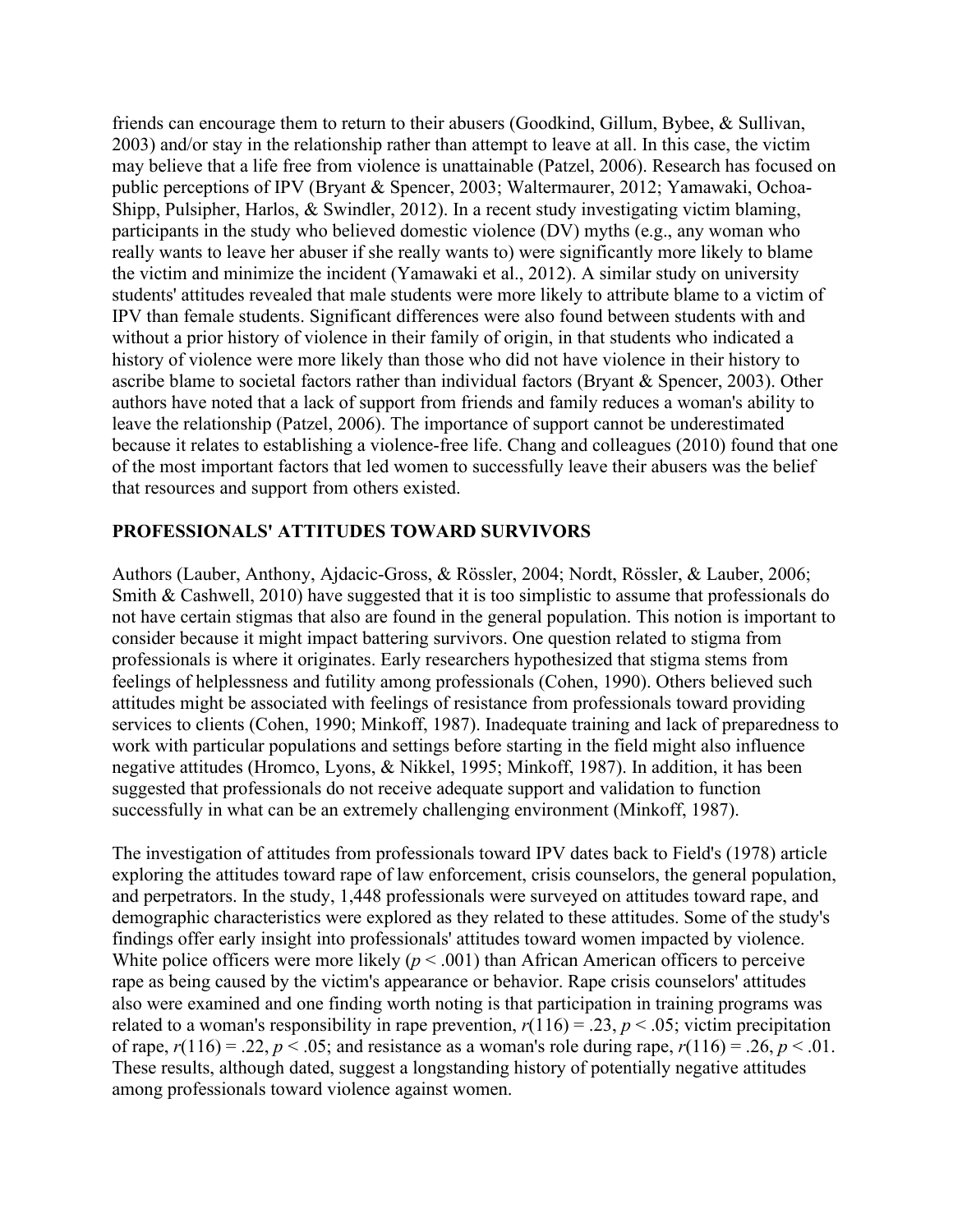#### Law Enforcement Officers

Many survivors do not report IPV incidents for fear that law enforcement will be unwilling and unable to act on their behalf (Gover et al., 2011). Furthermore, officers report frustration when assisting IPV incidents; however, the primary source of such frustration remains unknown (Johnson, 2004). There is a dearth of literature on law enforcement officers' perceptions of IPV (Gover et al., 2011; Johnson, 2004; Sinden & Stephens, 1999). However, authors (Gover et al., 2011) have suggested that general attitudes and beliefs about IPV inevitably shape how law enforcement officers respond to incidents. A recent exploration of police officers' perceptions of IPV demonstrated both positive and negative attitudes from the officers  $(n = 309)$  who responded to the survey. Most of the officers (84%) felt that IPV calls took up too much of their time and effort and reported a high level of frustration with repeat calls from the same address (93%). Officers also believed that too many calls were received for only verbal arguments (93%). A series of other questions revealed that only 24% of officers believed that more training on IPV would help them assess IPV scenes. Male officers and older officers were more likely to describe IPV calls as problematic. Positive responses included officers disagreeing that IPV is a private matter (87%) and officers agreeing that IPV offenders need to be arrested even when the other party involved in the violence does not want the person to be arrested (64%). One of the largest implications from the study was the need for continued DV training, even if it is viewed from the officers as unnecessary.

### Physicians

Physicians play a vital role when screening for IPV because women make an estimated 694,000 visits to the health care system every year because of physical assault, most of these because of IPV (National Institute of Justice and Centers for Disease Control and Prevention, 1998 as cited in Gerbert et al., 2002). Because of this, recommendations have been made for screenings; however, only 1 in 10 physicians screen their patients for IPV (Gerbert et al., 2002). When physicians have been asked about the barriers that get in the way of asking about IPV, responses ranged from practicalities such as lack of time, training, and resources to fears of offending the patient, inability to "fix" the problem, doubt that the patient will change, as well as a fear of opening "Pandora's box" (Gerbert et al., 2002, p. 83). Most recently, in January 2013, the U.S. Preventive Services Task Force recommended IPV screening as a routine preventive service to be administered by physicians. This initiative is a cultural shift for the medical profession (McCall-Hosenfeld, Chuang, & Weisman, 2013), and thus it is that much more important that physicians educate themselves on this population to improve services. Some positive considerations about the role physicians can play in the lives of battering survivors includes the notion that those who disclose IPV to a health care provider are more likely to participate in interventions to assist them with leaving the abusive relationship (McCloskey et al., 2006). Also, patients found the process of assessing for violence from their medical doctors therapeutic when the assessment was done in a caring, compassionate way (Gerbert, Caspers, Bronstone, Moe, & Abercrombie, 1999).

### Mental Health Providers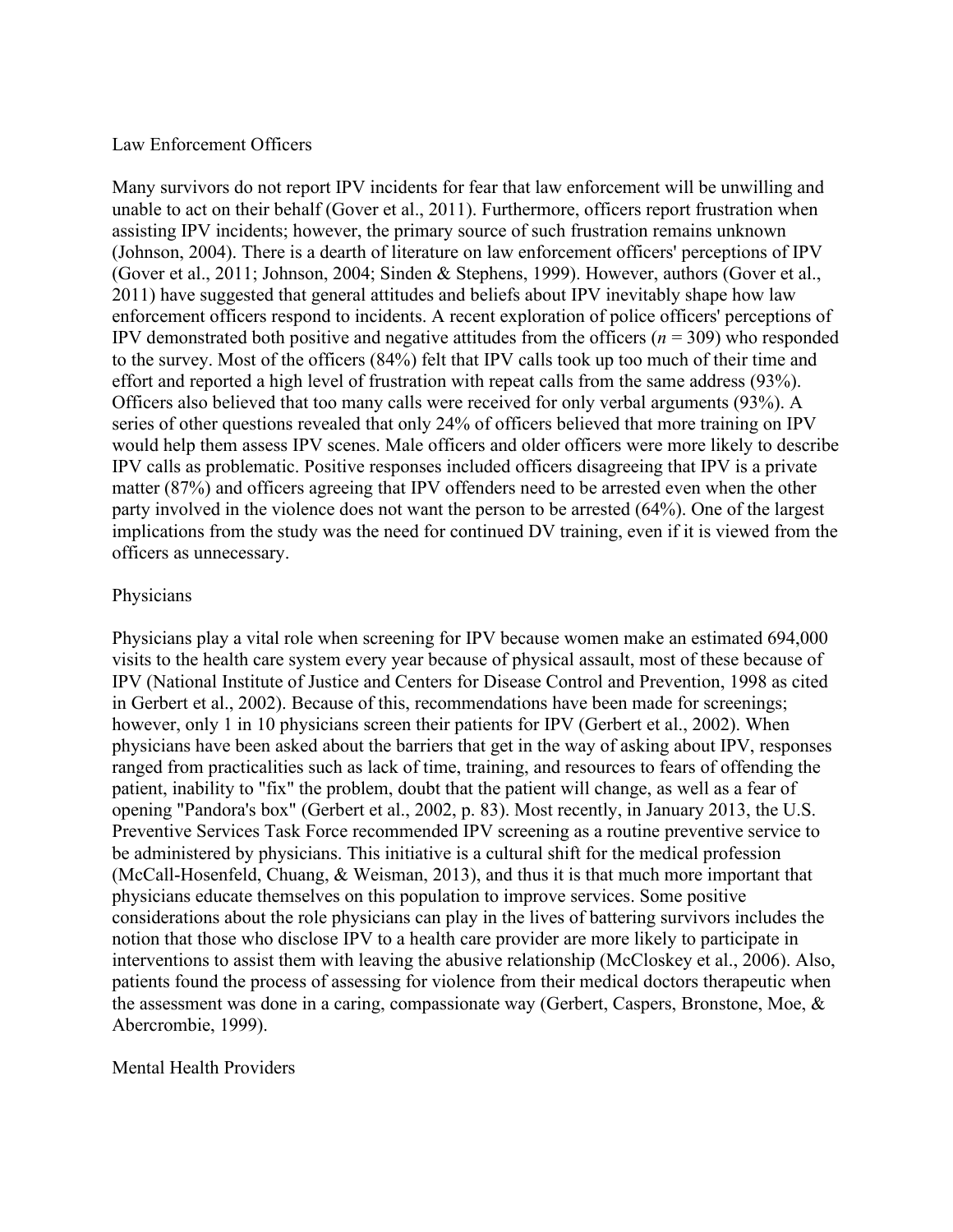It is well documented that many mental health symptoms are associated with IPV, such as depression, posttraumatic stress disorder (PTSD), sleep and eating disorders, and substance abuse (Howard, Trevillion, & Agnew-Davies, 2010). Important though, is how those who are trained to assess and treat mental health issues are screening and treating IPV-related issues and how these issues are differentiated in a mental health setting. Similar to physicians, lack of training, lack of knowledge of community resources, restricted services, and lack of funding have all been cited as barriers to effective treatment for IPV from mental health providers (Warshaw, Gugenheim, Moroney, & Barnes, 2003). The mental health field, in general, has started to understand IPV because trauma has emerged as a concept that explains the impact of such violence as war, rape, and violent crimes. Mental health symptoms, once considered separate from the effects of victimization, are beginning to be conceptualized as adaptations to unbearable conditions, rather than distinct and unique from the abuse. Authors have pointed out, however, that even though the mental health field understands the connection between mental health symptoms and victimization, women are still stigmatized when other systems are not informed about the connections between DV, trauma, and mental health symptoms (Warshaw et al., 2003).

## **THE CURRENT STUDY**

Although the professional literature holds valuable information on the beliefs of various professionals in relation to battering survivors, missing in the research is an exploration of the stigma experienced by survivors from the professionals from whom help was sought. In the following study, we explored self-reported stigma-related experiences battering survivors experienced from professionals. The terms we used to describe stigma came from the mental illness stigma literature (Byrne, 2000) and included shame, blame, secrecy, "black sheep of the family," isolation, social exclusion, stereotypes, and discrimination. This definition was important to our study because in addition to hearing stigma experiences from survivors, we also wanted to investigate how closely this term described the experience of stigma for our participants. The research questions that framed the study were as follows: To what extent do common descriptors of the concept of stigma apply to experiences of abusive intimate relationships? To what extent do survivors experience stigma through their interactions with various sources of potential support? Because this study was the first to investigate various types of stigma associated with survivors of IPV, research questions and hypotheses were exploratory in nature. Although we predicted that victims of IPV would identify with common descriptors of the concept of stigma (e.g., blame, discrimination, loss of status, isolation, shame, dismissed/denied, and blatant unprofessionalism) and apply them to their own experiences of abuse, no hypotheses were made regarding the frequency and extent of the type of stigma most often experienced by victims. We also investigated the extent to which survivors reported experiencing stigma in their interactions with various sources of potential support such as law enforcement; court officials; medical and mental health professionals; DV and parenting agencies; and religious, employment, and educational agencies.

## **METHODOLOGY**

We conducted two related studies that included a combined sample of more than 231 survivors of abusive relationships. The purpose of both studies was to gain a broader understanding of how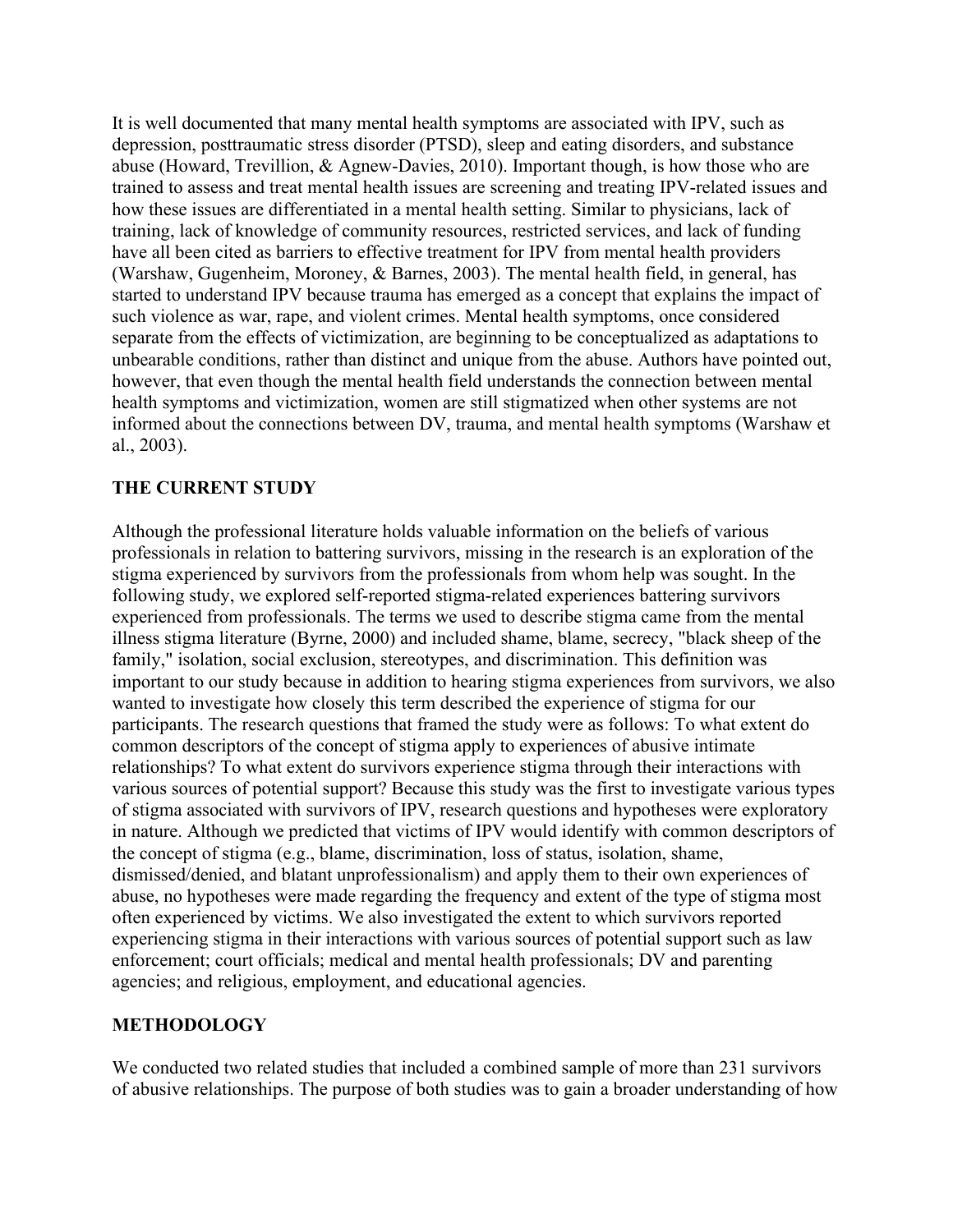battering survivors experienced stigma related to their abuse. The first study was a qualitative interview study, and the second study involved an electronic survey that combined qualitative and quantitative questions. Both studies were approved by both researchers' university institutional review boards prior to data collection.

### Study 1: Qualitative Interview Study

The first study involved in-depth interviews with 12 women across two study sites. For Study 1, we limited our participant pool to only females. To be eligible to participate in the study, participants must have met the following criteria: (a) they were at least 21 years old, (b) they reported having been in a previous relationship in which they were battered by a former intimate partner, (c) they reported that they have been out of any abusive relationship for at least 2 years and reported no experiences of physical or emotional victimization by their former or current partners in the past 2 years, (d) they had sufficient English language proficiency to participate in an interview in that language, and (e) during an initial telephone screening, they indicated that they were willing and able to discuss their past history of abuse in the interview process.

To address participant safety, we conducted initial telephone screenings to verify that prospective participants met the inclusion criteria. The following questions were asked, and participants needed to answer "yes" to both questions to participate: (a) "We are interested in stigma and how well it applies to the experiences of battering survivors. To study this phenomenon, we will ask you to talk about topics related to your past experience with abuse. Do you feel comfortable talking about your past experience?" and (b) "In the event that this topic is too difficult to discuss, will you feel comfortable letting us know that you'd like to withdraw from the study?" At the end of the interviews, all participants received contact information for local counseling agencies in the event of any unanticipated emotional distress that occurred following the interviews. Any prospective participants screened out through the telephone screening were offered this information about local resources over the phone.

Participants were recruited (a) through snowball sampling (i.e., asking personal contacts to forward e-mailed information to others who may qualify); (b) by distributing fliers through local agencies that serve clients impacted by current or former IPV, in addition to posting fliers on campus bulletin boards (e.g., in student unions) and in the community (e.g., coffee shops and bookstores); and (c) by including information in newsletters (e.g., in our local communities) and other medial channels (e.g., the campus newspapers). Participants were given a \$10.00 store gift card as an incentive for participation.

Interviews were conducted in the researchers' offices. All participants completed a brief demographic form at the start of the interview. Most interviews lasted approximately 1 hr to 1 hr and 30 min. The interviews were audio-recorded and transcribed, and they were based on a semistructured interview guide. We began each interview by asking participants to tell us about their current lives. Then, we asked them to share their past experiences with IPV, including the timing and type of the relationship(s) in which IPV occurred, the types of abuse they experienced, and how they left the relationships. Next, we asked participants to look at a list of terms that researchers previously have used to describe stigma (e.g., blame, discrimination, isolation, and stereotypes) and share the extent to which they believed that stigma applies to their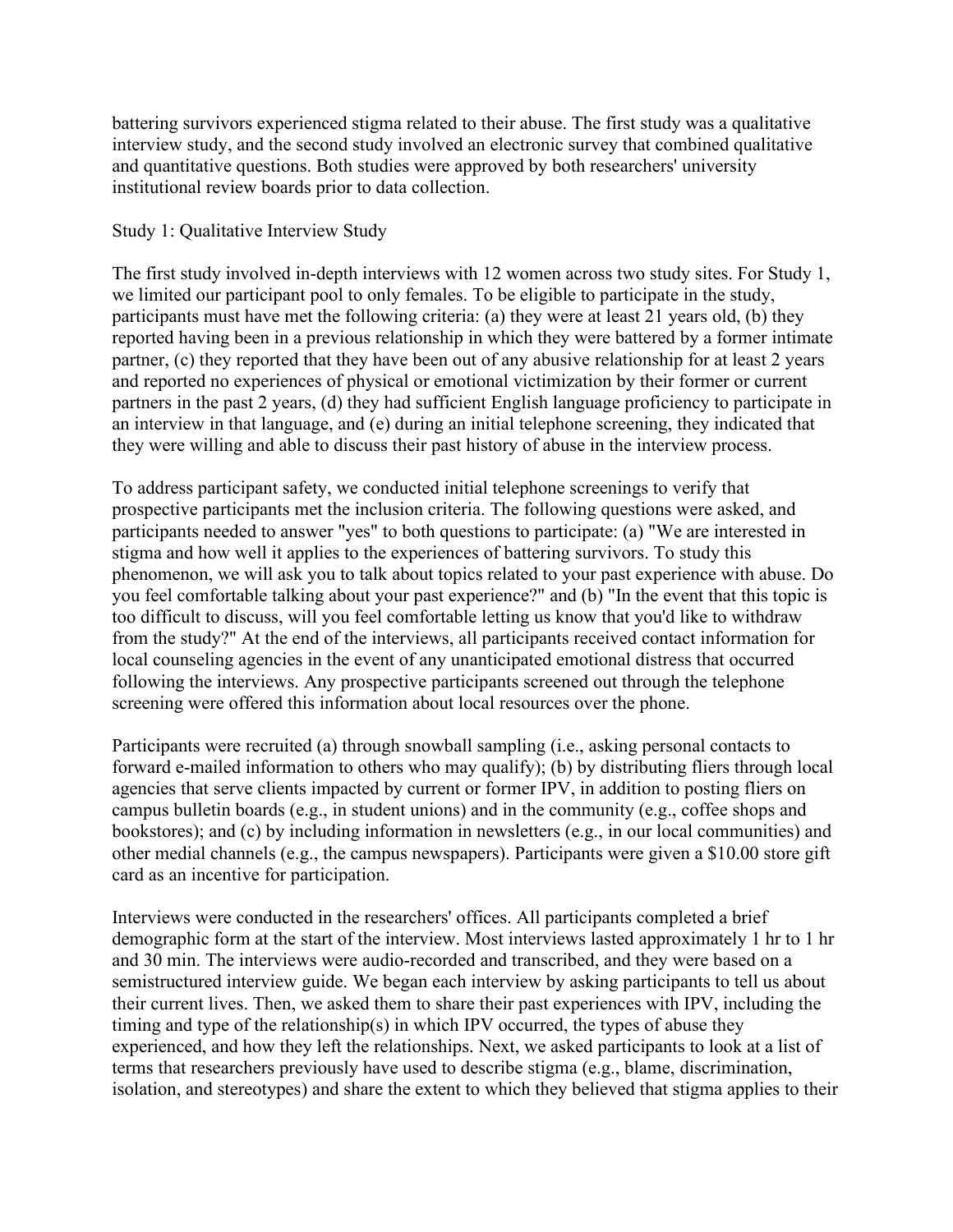experiences of IPV. Next, we asked participants to discuss more specific aspects of their abuserelated stigma experiences, including how stigma impacted them at different times and the sources of stigma (e.g., from professionals). The final questions addressed the extent to which participants believed stigma is conveyed in the media and their views about what is needed to overcome the stigma surrounding abuse both individually and at a societal level. Follow-up questions were used as needed for clarification and elaboration.

#### Study 2: Electronic Survey

As a follow-up to Study 1, we assessed a larger sample to gain a more complete picture of the extent to which the interview participants' experiences occurred within a broader population of battering survivors. Therefore, we created an electronic survey that included a demographic questionnaire, quantitative rating questions, and open-ended questions. The survey was hosted on the electronic survey-hosting platform, Qualtrics, and responses were collected anonymously. This study was open to individuals who (a) were at least 21 years old, (b) were formerly abused by an intimate relationship partner (e.g., a boyfriend/girlfriend, life partner, spouse), (c) had been out of any abusive relationship for at least 2 years, and (d) spoke English. Participants were required to complete an eligibility questionnaire reflecting these criteria before gaining access to the survey, and participants who were not eligible were excluded from the study.

The sample recruited for this study was a convenience sample. We used various sampling strategies including e-mails to personal contacts (i.e., snowball sampling), distributing a recruitment e-mail over relevant LISTSERVS, and posting a notice about the study on Internet message boards and Facebook pages that are relevant to the target population. Participants were provided with an anonymous website link to the survey. We offered a drawing for two \$50 store gift cards as an incentive for participation. For participants to participate anonymously and also provide their contact information to enter the incentive drawing, participants who completed the survey were instructed to send an e-mail to the researcher's e-mail address. This method offered no identifying information linked to participants' survey responses. At the end of the survey, we provided a list of website links to national IPV-related organizations so that participants who wanted to seek additional resources could contact these organizations if needed.

The survey began with the demographic questionnaire, which also asked participants questions relating to their past experiences with IPV in one or more relationships. Next, participants were asked to describe their stigma-related experiences. Participants rated the extent to which they felt that a list of 12 stigma-related terms (e.g., blame, discrimination, and being labeled) applied to their experiences of abuse. Participants were asked to rate these items on a scale from 1 (*does not apply at all*) to 5 (*completely applies*). As a follow-up to these ratings, participants were asked to qualitatively describe their experiences related to each term that they rated as at least *somewhat applies* or 3 on the scale from 1 to 5.

The next portion of the survey asked participants to rate the extent to which they experienced stigma from various sources of potential support services. The sources of support we included were mental health professionals, attorneys, health care professionals, the police, the court system, the victims' workplaces, parenting-related resources, friends, family members, DV agencies, and an open-ended "other" category. We asked participants to rate their experiences on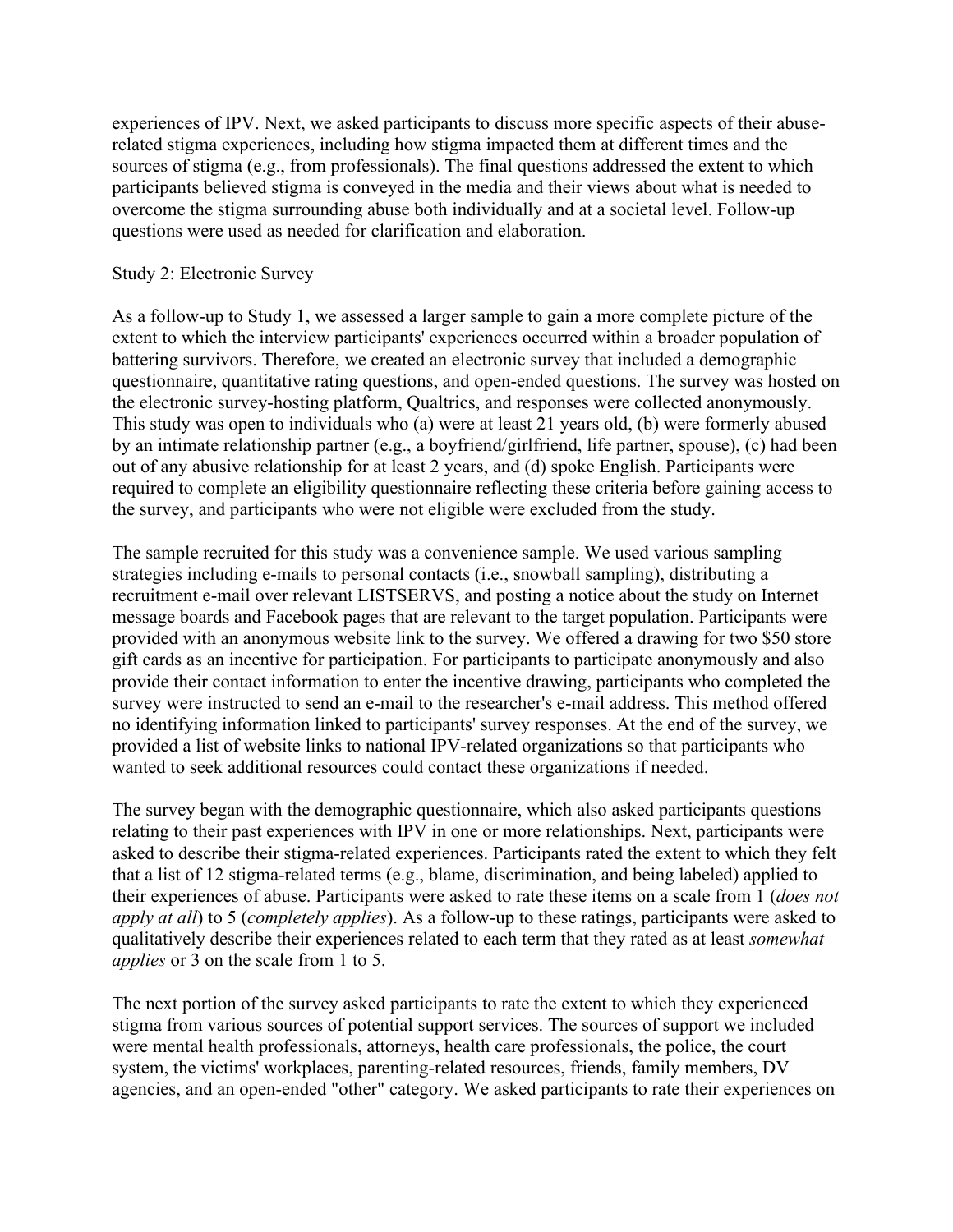a scale from 1 (*did not experience stigma at all*) to 5 (*experienced stigma completely*), and we also included a *not applicable* response option (i.e., "I did not attempt to access or use this resource."). Participants were instructed to provide open-ended responses for any of the sources of stigma that they rated 3 (i.e., "experienced stigma somewhat") or higher on the scale from 1 to 5. The final survey section included a list of other open-ended questions about overcoming stigma, including the process of overcoming stigma related to abuse, the changes they made in their lives to overcome that stigma, and messages they would like to send to people currently in an abusive relationship.

#### Study Participants

Across both studies, we had a combined 231 participants when we began the data analyses. (Note: Although the survey remains open, data collected after October 30, 2012 are not included in the analyses described herein.)

*Qualitative Interview Participants*. There were 12 females who participated in the interviews. Participants ranged in age from 21 to 68 years, with an average age of 45.1 years old  $(SD =$ 12.4). Nine participants were White, two were African American, and one was multiracial. Participants' current relationship statuses were as follows: dating/boyfriend/girlfriend ( $n = 5$ ), single ( $n = 3$ ), married ( $n = 3$ ), and divorced ( $n = 1$ ). Several children that participants had ranged from 0 to 4 years of age, and all but one of the participants' children were older than the age of 12 years. One participant's highest level of education was a high school diploma, five had completed some college, two had completed bachelor's degrees, and four had graduate educations.

*Electronic Survey Participants*. The survey sample consisted of 219 participants. Their mean age was 39.3 years (SD = 10.5). This survey was open to both male and female participants, although most ( $n = 212, 96.80\%$ ) were female (4 were male, and 3 did not report their gender). Participants' current relationship statuses were as follows: single ( $n = 31$ , 14.16%); married ( $n =$ 61, 27.85%); separated (n = 10, 4.57%); divorced (n = 48, 21.92%); dating, but not in a committed relationship ( $n = 14, 6.39\%$ ); in a committed relationship, not living together ( $n = 19$ , 8.68%); in a committed relationship, living together  $(n = 33, 15.07\%)$ ; in a legally-recognized civil union/domestic partnership, not married ( $n = 1$ , 0.46%); and other ( $n = 2$ , 0.91%). Most ( $n =$ 189, 86.30%) participants were from within the United States, although 27 (12.33%) participants were from other countries, and the remaining participants did not report their geographic location. Of the participants, 158 (72.15%) had children and 62 (28.31%) did not. The racial/ethnic composition of the sample was as follows: African American/Black ( $n = 24$ , 10.96%), Asian (n = 2, 1.00%), White (n = 171, 78.10%), Hispanic/Latino/Latina (n = 5, 2.30%), Native American ( $n = 11, 5.00\%$ ), and other ( $n = 10, 4.60\%$ ). (Note: Participants could select more than one racial/ethnic category.) Participants' highest levels of education were as follows: high school diploma/general educational development (GED;  $n = 38$ , 17.35%), associate's degree  $(n = 32, 14.61\%)$ , bachelor's degree  $(n = 60, 27.40\%)$ , graduate degree  $(n = 55, 25.11\%)$ , and other (n = 34, 15.53%).

Data Analyses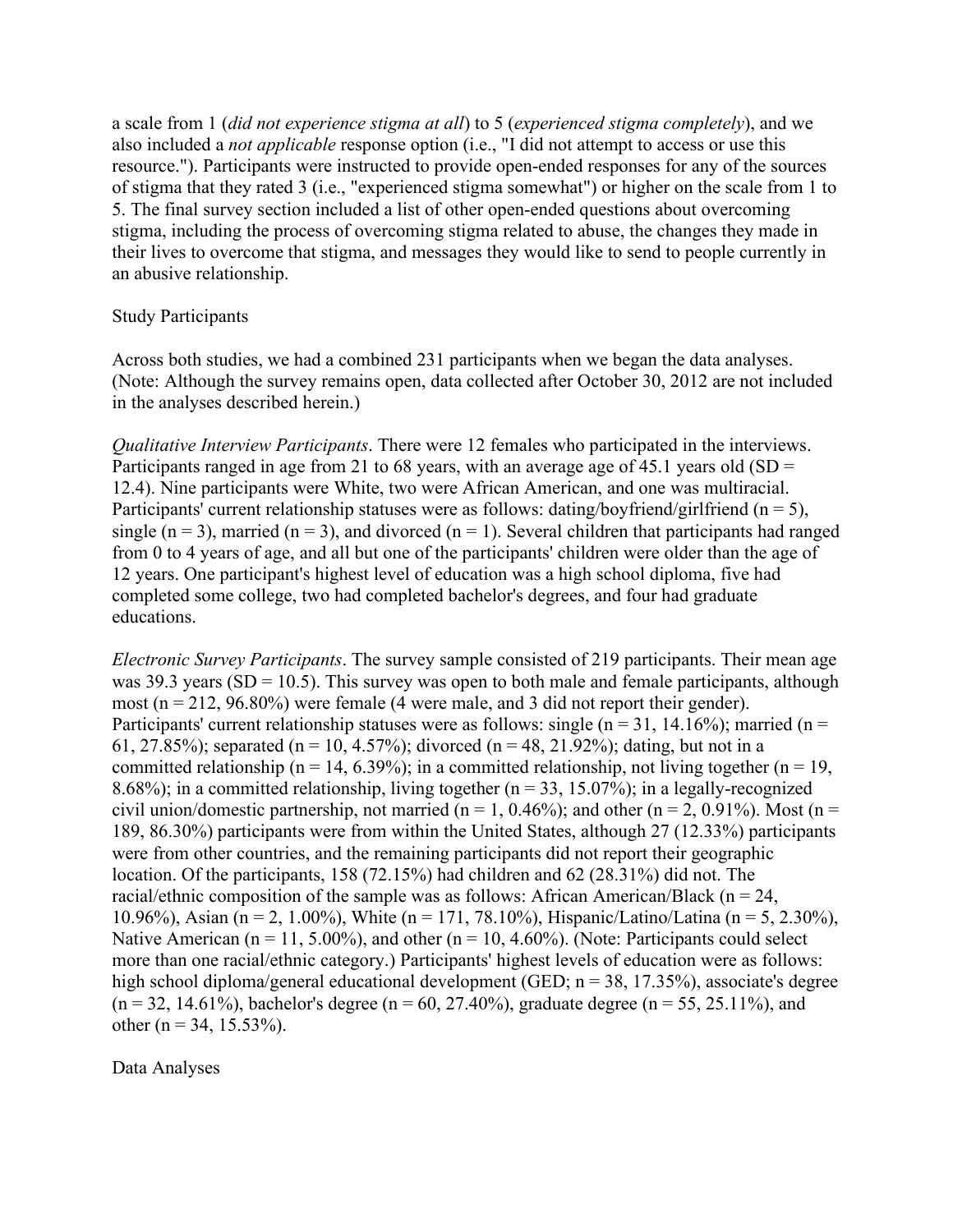For this article, we are reporting only on the data analyses specific to participants' experiences of stigma from professionals from whom they attempted to seek help. The results of the other study components will be reported elsewhere because of the expansive dataset collected through both studies, a full report of all sections of the study is beyond the scope of a single article. The descriptive statistics for participants' quantitative ratings of experienced stigma from various sources are found in the "Results" section.

The qualitative analyses included data from both the interviews (i.e., the transcripts of the interviews) and the survey (i.e., the qualitative responses to open-ended questions). Our research team identified all statements within the qualitative data that addressed any aspect of stigma from professional or organizational sources. We grouped these statements into the following categories: police/law enforcement, court/judge/attorney, medical professionals, mental health professionals, DV shelter/ agency, parenting, church, and employment/education.

We followed Stemler's (2001) content analysis procedures using an a priori coding strategy. Through this approach, we began with a preestablished set of coding categories that were based on both research and theoretical descriptions of stigma that have previously been published. The initial set of codes was revised following our initial rounds of data analysis (Stemler, 2001). Thus, we began with our first draft of the coding system that was drawn from Byrne (2000), Link and Phelan (2001), and the Merriam-Webster dictionary (when definitions of stigma-related terms were not explicitly provided in Byrne [2000] or Link and Phelan [2001]). We applied the initial draft of the coding system to a subset of the data as a pilot test and found that some of the initial categories were redundant. In addition, two new categories of responses emerged through the pilot test (i.e., dismissed/denied and blatant unprofessionalism). In addition, we added an "Other/no code" category for statements that did not fit directly in any of the other categories. The full list and description of codes that were included in the final coding system is as follows:

Blame: To find fault with, to hold responsible, to place responsibility for; this refers specifically to the feelings of others (e.g., the abuser, professionals, friends, and family) directed toward the victim.

Discrimination: Prejudiced or prejudicial outlook, action, or treatment; based on labeling and stereotyping that is oversimplified, prejudiced, or uncritical judgment. "Black sheep of the family" role-a worthless or disgraced member of the family/system; an outcast.

Loss of status: Losing standing as a result of their experiences with abuse, such as in their communities, workplaces, and other social systems; loss of power.

Isolation: "Us and them"; separation from others, whether imposed by the abuser and/or through the person's own choices to separate himself or herself from others.

Shame: A painful emotion felt about oneself caused by consciousness of guilt, shortcoming, selfblame, or impropriety. Can result in secrecy-hiding or concealing, keeping secret, or maintaining privacy or concealment.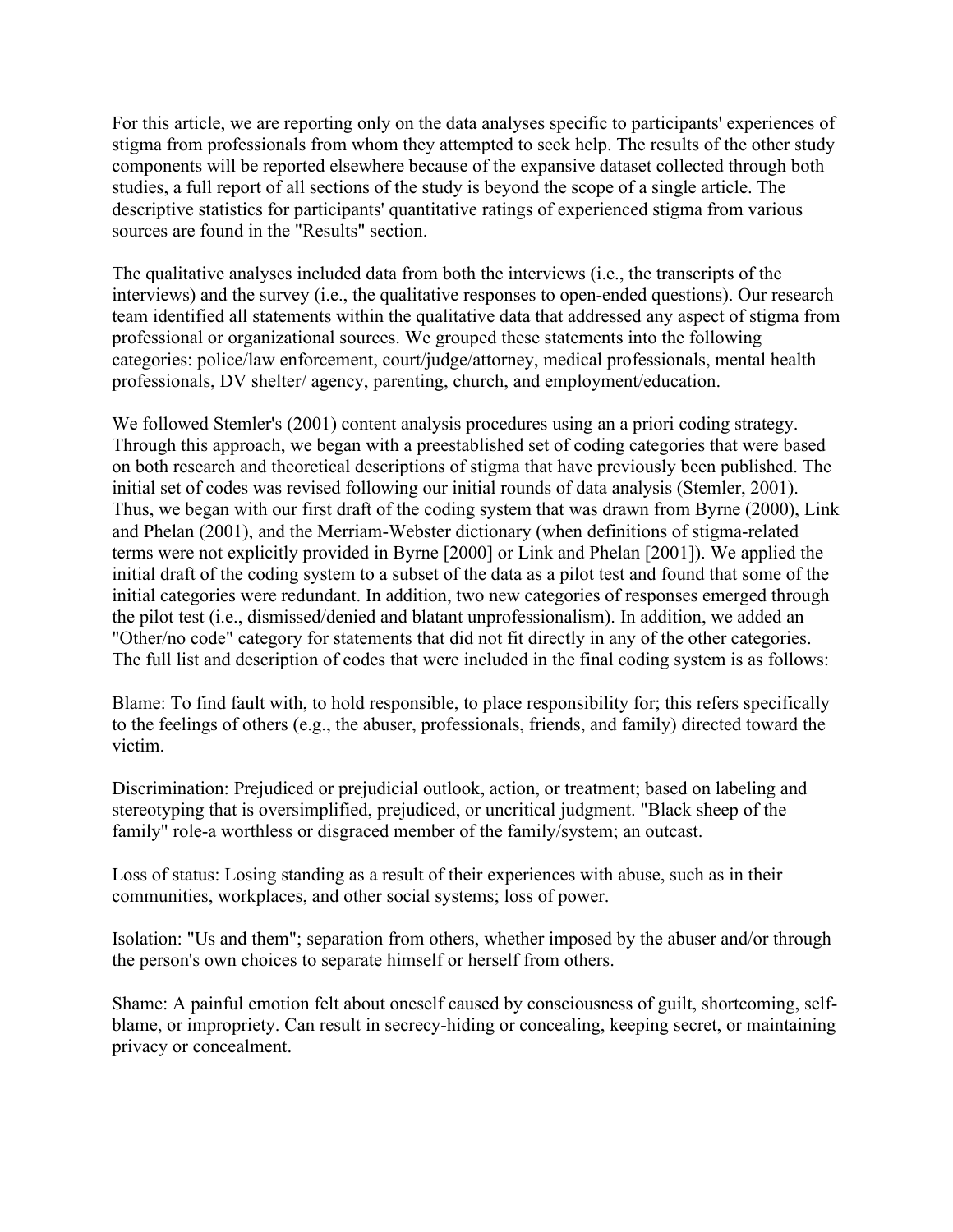Dismissed/denied: When asking for assistance or services, the person is not taken seriously, or the claims of abuse are not believed by the professional. The professional "looks the other way," feels as though this person does not qualify for help, no action is taken by the professional. This can also describe when the professional supports or empathizes with the abuser.

Blatant unprofessionalism: These are statements or actions from the professional that are blatantly unprofessional or unethical, such as name calling, breaches of confidentiality, or blurring of professional boundaries.

Other/no code: We completed a second pilot test of the coding system before applying it to the complete dataset to ensure that the coding system could be applied with sufficient interrater agreement.

The full dataset was coded by three independent coders: the two authors and a graduate research assistant who was trained on the coding system. We included three coders as a built-in check on the validity of the coding system, as well as a built-in process for determining a final code when there were disagreements among the coders. When all three coders agreed, the agreed-upon code became the final code. When only two coders agreed, the final code was the one on which both agreed. Statements that resulted in disagreement between all three reviewers resulted in the statement being coded into the "Other/no code" category. There were 353 statements that were coded by each coder, resulting in 1,059 codings. We calculated the interrater reliability for these codings, and this resulted in an overall percentage of agreement of 73.09% and a Fleiss' kappa statistic of 0.323, indicating fair agreement (Landis & Koch, 1977).

| <b>Number of Participants</b>        |                           |      |           |  |  |  |  |
|--------------------------------------|---------------------------|------|-----------|--|--|--|--|
| <b>Source of Stigma</b>              | <b>Rating Each Source</b> | M    | <b>SD</b> |  |  |  |  |
| Counselor/mental health professional | 142                       | 2.34 | 1.42      |  |  |  |  |
| Attorneys                            | 117                       | 2.72 | 1.62      |  |  |  |  |
| Health care professionals            | 111                       | 2.50 | 1.51      |  |  |  |  |
| Police/court system                  | 125                       | 3.14 | 1.65      |  |  |  |  |
| Employment                           | 135                       | 2.54 | 1.53      |  |  |  |  |
| Parenting-related resources          | 93                        | 2.30 | 1.55      |  |  |  |  |
| Friends                              | 167                       | 2.90 | 1.41      |  |  |  |  |
| Family members                       | 155                       | 2.87 | 1.47      |  |  |  |  |
| Domestic violence agencies           | 99                        | 1.78 | 1.27      |  |  |  |  |
| Other                                | 13                        | 3.08 | 1.93      |  |  |  |  |

**TABLE 1.** Participant Ratings of the Extent to Which They Experienced Stigma From Various **Sources** 

*Note.* Participants rated their experiences on a scale from 1 (*did not experience stigma at all*) to 5 (*experienced stigma completely*), and we also included a *not applicable* response option (i.e., "I did not attempt to access or use this resource"). The stigma sources that participants wrote in for the "other" category included embassy staff, Alcoholics Anonymous, teacher, mentor, housing authority, prosecutor's office, church, religion, financial assistance, and a priest.

## **RESULTS**

Common descriptors of the concept of stigma did apply to experiences of abusive intimate relationships. Table 1 contains the means and standard deviations of participants' ratings of the extent to which they experienced stigma from various sources and Table 2 contains frequency of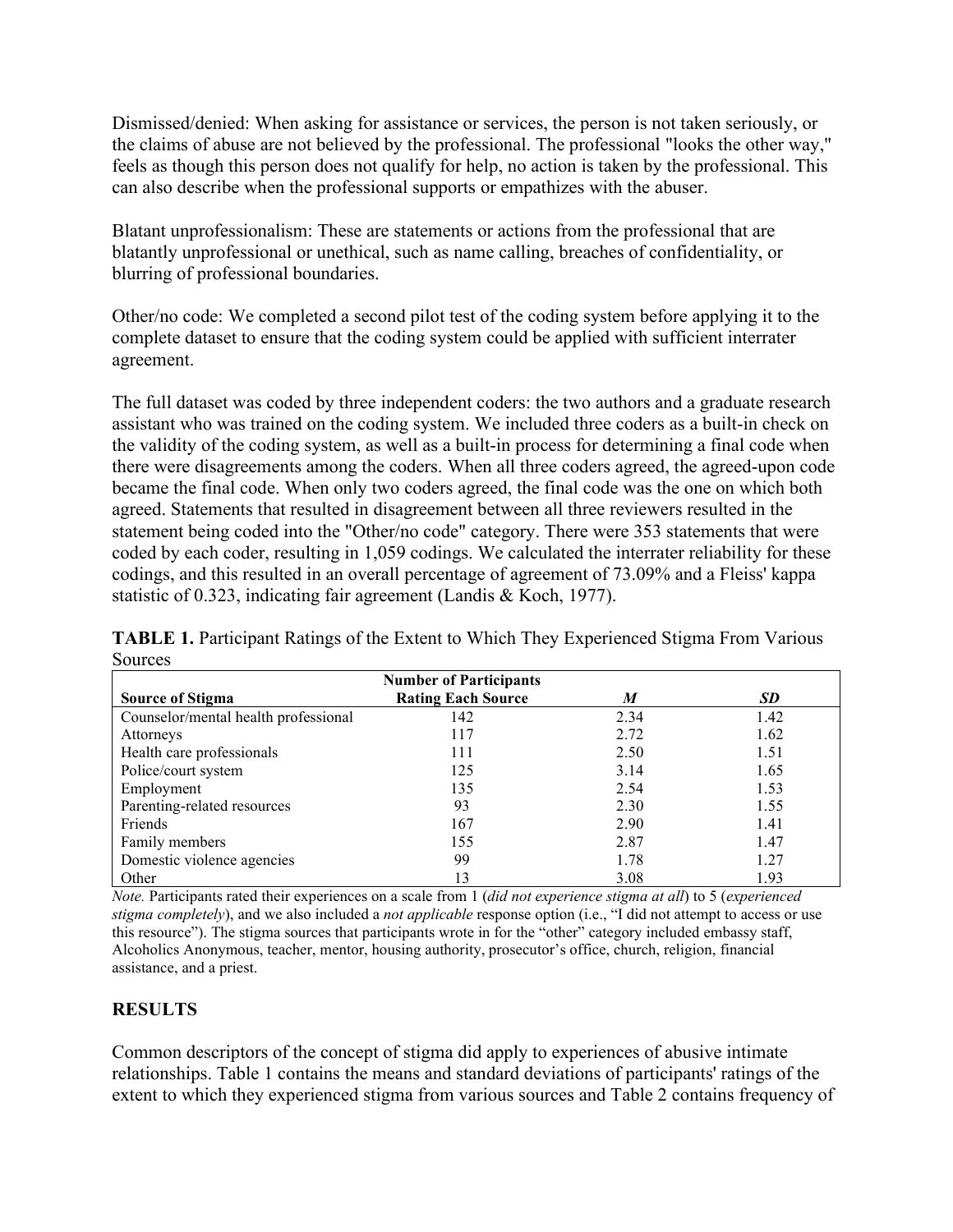stigma categories according to profession. A full description of stigma experienced from professionals is presented in the following text.

|                           | <b>Profession</b> |    |   |    |                        |  |  |                                                                                   |     |
|---------------------------|-------------------|----|---|----|------------------------|--|--|-----------------------------------------------------------------------------------|-----|
|                           | Law               |    |   |    | <b>Mental Domestic</b> |  |  | <b>Employment</b>                                                                 |     |
| <b>Stigma Category</b>    |                   |    |   |    |                        |  |  | Enforcement Court Medical Health Violence Parenting Religious and Education Total |     |
| Blame                     |                   | 20 |   |    |                        |  |  |                                                                                   | 59  |
| <b>Discrimination</b>     |                   |    |   |    |                        |  |  |                                                                                   | 38  |
| Loss of status            |                   |    |   |    |                        |  |  |                                                                                   |     |
| <b>Isolation</b>          |                   |    |   |    |                        |  |  |                                                                                   |     |
| <b>Shame</b>              |                   |    |   |    |                        |  |  |                                                                                   |     |
| Dismissed/denied          | 47                |    |   |    |                        |  |  |                                                                                   | 108 |
| Blatant unprofessionalism |                   |    |   |    |                        |  |  |                                                                                   | 24  |
| Total                     |                   | 89 | П | 34 |                        |  |  | 28                                                                                |     |

|  |  |  |  | TABLE 2. Frequency of Stigma Categories According to Profession |  |
|--|--|--|--|-----------------------------------------------------------------|--|
|--|--|--|--|-----------------------------------------------------------------|--|

#### Law Enforcement

Seventy-seven statements reflected stigma that participants experienced when they sought help from law enforcement. The most frequently occurring category of stigma that participants experienced with law enforcement was *dismissed*. Forty-seven statements regarding law enforcement agencies were coded into this category. Generally, these statements reflected the perception that law enforcement officers and 911 emergency operators did not take their concerns seriously. An illustrative statement was as follows: "A cop that my abuser knew pulled up next to him at a red light and said . . . I have some papers at the station I need you to come fill out *when you have the time*." Another example was as follows:

The local police are a joke. In 10 years I called twice. My first call I had a bloodied lip and their response was if he wasn't there, then they could do nothing. My second call was when he yanked me down by my hair with my newborn daughter in my arms. I was told since I had no visible injuries, they couldn't make him leave.

Other elements that seemed to make up the experience of being dismissed by law enforcement included the survivor receiving misinformation: "I called 911. One of the two police officers responding stated, 'It's his house [we were separated, and the house was mine], he can punch a hole in the door if he wants to,'" as well as "They didn't think it was rape because he didn't hold me down or anything. Or at least, he didn't hold me down during the whole time, and I didn't scream or yell," and "The police didn't enforce my protective order. [They] told me they had to witness my ex in the act of violating it-can you believe that one?!?"

Fifteen law enforcement-related statements indicated that participants felt *blamed*. These statements suggested that participants felt at fault or that the abuse was somehow brought about because of something that they did to provoke it. One participant reported such stigma from law enforcement by stating: "From the police who said, 'You need to stop provoking him.'" Another participant who was being stalked by her abuser had this to say:

I would call and ask someone to remove him from the parking lot across from where I worked-he was just sitting there watching me, and a protective order was in force. Long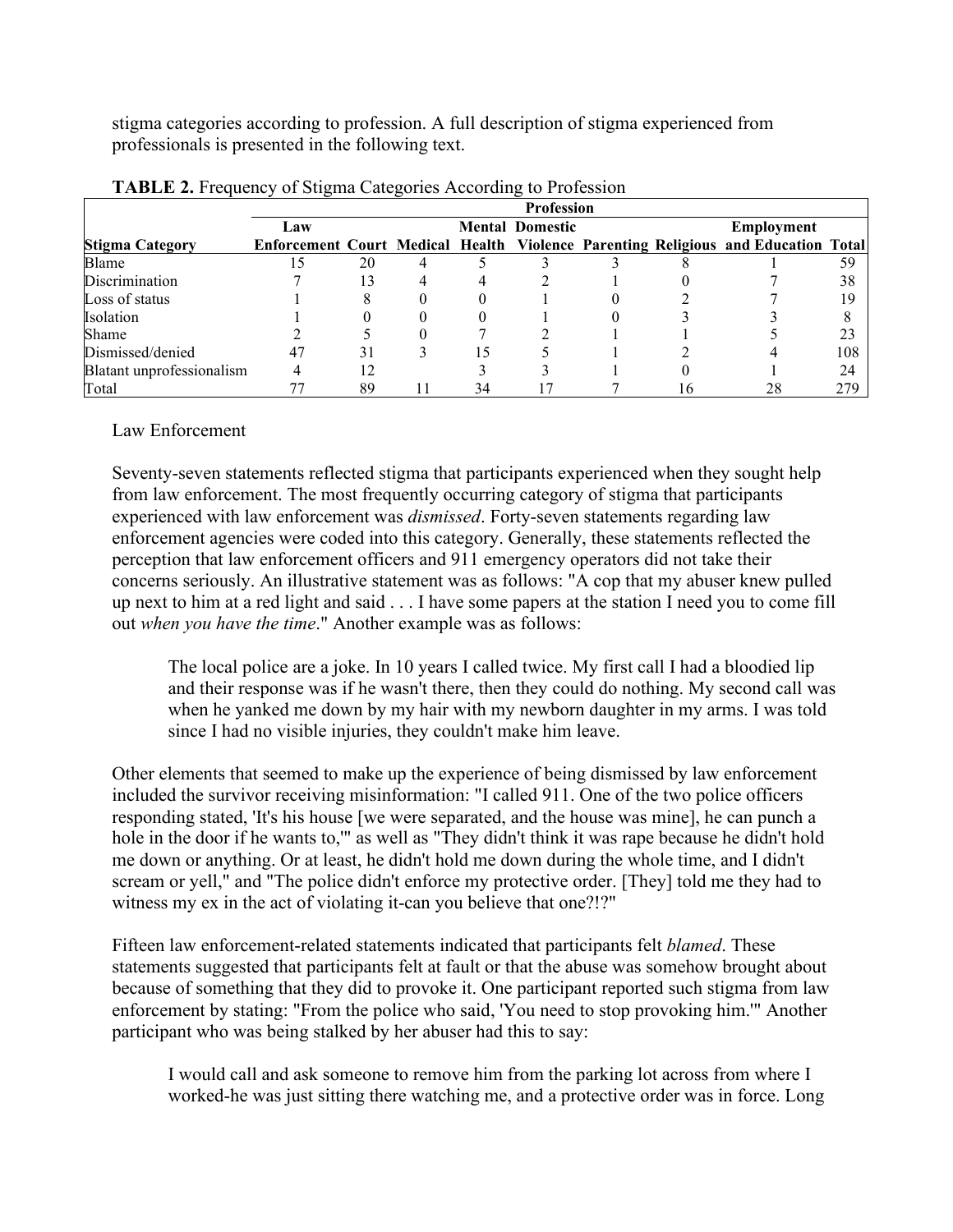story short, the officer told me "you married him" and was very perturbed about having to tell a man to leave a parking lot.

Four statements reflected blatant unprofessionalism, including the following:

The final night I left, the officer looked at me and simply asked, "Why didn't you just kill him?" regarding my husband. I do not believe the officer knew what it was like to be in that type of situation.

This unprofessionalism was experienced by participants who noted: "Some of the male officers made unsavory comments," and "I was also asked to go on a date by one of the officers involved at the time."

Seven law enforcement statements were coded into the *discrimination* category. For example, a participant said, "I feel as if I experienced discrimination and stereotyping by professionals (police officers, counselors) when I tried to get help or sometimes by individuals if I told my story. It was like we were labeled THAT HOUSE." Less prevalent categories were *loss of status*, with only the following statement: "It's like they had one opinion of me (young, energetic, bright college student) but then when I disclosed the abuse, none of that other stuff mattered about me." One statement was coded as *isolation* and two as *shame*.

### Court System

Eighty-nine statements reflected stigma that participants reported experiencing through the court and legal system. The professionals that participants mentioned having contact with from this category were those in the family court system, attorneys, judges, and court clerks. Twenty of these statements reflected *blame*. For example, one of the participants said:

The stigma within the court system was the worst. It seemed to me that the judge was yelling at me and blaming me. She often asked me why I hadn't done anything earlier and if I was telling the truth, she would assume I would have done something about the abuse earlier.

For another participant, because she was blamed for so long by the abuser, feeling blamed by professionals was not unfamiliar. The following quote demonstrates this:

The statement that I "got myself into" it was one I heard from many. My lawyer, my brother- and sister-in-law, and a couple of the very few friends I had left by the time the marriage ended (my husband was very good at isolating me from any support). And I was too wounded and weak at that point to argue. I had heard so often that it was "my fault" from my husband, heard "you brought this on yourself" so many times that hearing it from them was not much different.

Twelve statements in this category were coded as *blatant unprofessionalism* (e.g., "I was told by a judge that if he could have his way and punish me, he would know what to do with me, but since he was to do what was best for the children, he wouldn't go there."). Thirteen statements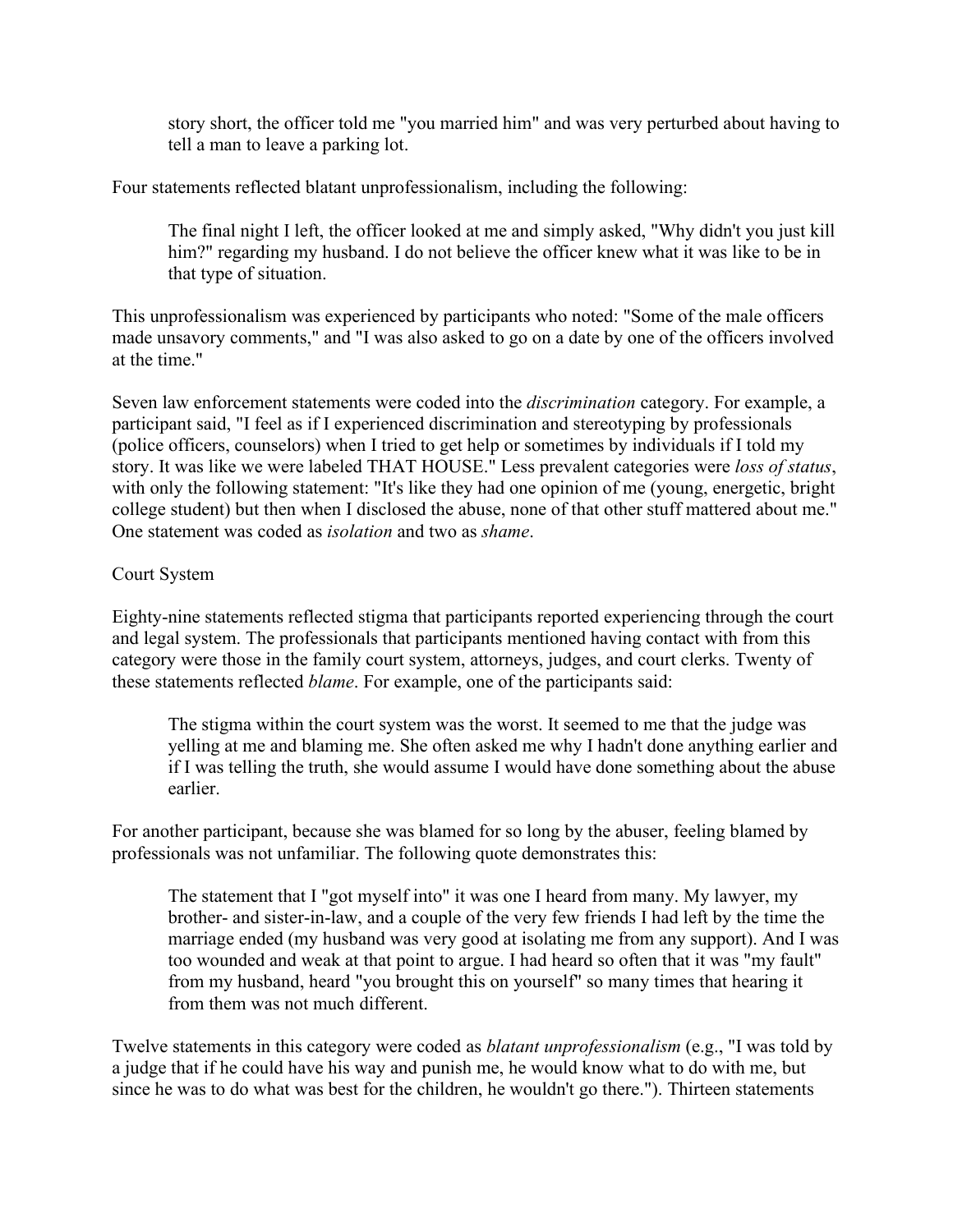were coded as *discrimination* in this system category. Thirty-one statements were coded as *dismissed*. Participants reported various experiences related to feeling dismissed by the court system. One participant felt dismissed when her attorney seemed to sympathize with her abuser: "When she called to let me know that he was being released, she said, 'You know, he just wants to get out of jail.' So, it was like she was almost sympathizing with him."

Eight statements reflected a *loss of status* when dealing with the court system. One participant felt as though her experience with abuse was used against her and resulted in losing custody of her children:

My first ex-husband took me to court to sue me for child support and used my domestic violence experience as proof of "lack of judgment." So I am now separated from my children, I have definitely lost any power as their mother, same with status.

Five statements were coded as *shame* (e.g., "In the beginning, I was quite proud to be a survivor. After the courtroom experience, I hardly tell anyone due to the shame and the fear of being labeled.").

### Medical Professionals

Eleven statements reflected the stigma that participants encountered from medical professionals (e.g., medical doctors, nurse practitioners, nurses, chiropractors). Of these, four were coded into the *blame* category (e.g., "I was made to feel stupid for being in such a relationship"; "Because I was abused as a child without receiving help, I was destined to be abused as an adult"; and "My doctor told me I was stupid if I didn't leave.").

Four statements reflected that participants felt *discrimination* from medical professionals on account of the abuse. For example, one participant said, "The people at the hospital question you and condescend you and act like your [*sic*] making things up for attention." Three statements were coded as *dismissed* in this category. One participant explained that she disclosed her experience of abuse during a medical visit and was not asked to elaborate: "I disclosed [a] history sexual assault in [a] survey of recent health occurrences and was not asked to elaborateputting it on the survey was my way of trying to open up about it indirectly."

## Mental Health Professionals

Thirty-four statements reflected stigma from mental health professionals. Of these, five reflected *blame*. Some of the ways that participants indicated experiencing blame from mental health professionals included being told to ask forgiveness (e.g., "My marital counselor said, 'Make a list of all the sins you committed against him, and ask him for forgiveness'" and "He told me I was 'triggering' my ex's controlling behavior and sexual assaults and encouraged me to focus on my own 'contributions' to the problem rather than find[ing] ways to stay safe.").

Three statements from mental health professionals were *blatantly unprofessional* including the following: "The counselor actually said during our first session that she did not like to or want to work with past victims of IPV," and "One time I went to a counselor because I was having a hard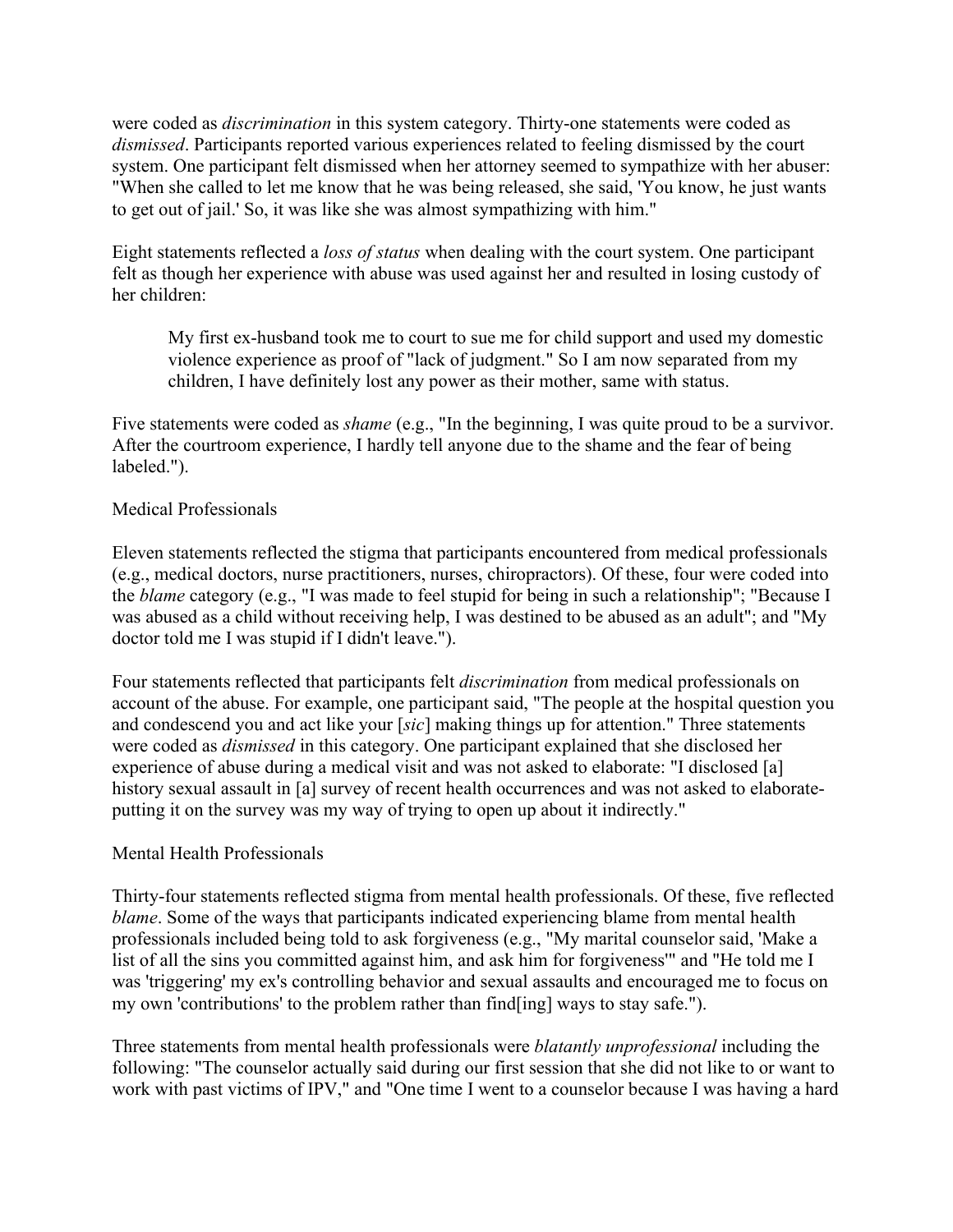time with my libido (go figure, who wouldn't after experienced such horrors), and the therapist told me to give my ex more blow jobs." Four statements from participants who sought mental health assistance were coded as *discrimination*. Fifteen statements from participants were coded as *dismissed* in the mental health professional category.

Some participants suggested that mental health professionals mistook symptoms of abuse for other mental health concerns or did not understand the full impact of the abuse had. Examples of this include the following: "An on-campus counselor was unhelpful and downplayed the abuse," "She told me that my partner was 'controlling.' When I came to hear [*sic*] with what [I know now] are clearly PTSD symptoms, she told me that couldn't be what it was," and "The first counselor I went to completed ignored it when I told him I was raped in my relationship-only wanted to focus on depression symptoms." Seven statements in this category were coded as shame. One participant, in particular, felt shame in several ways related to two different professional counselors:

My counselor did not believe me in the most recent rape/sexual assault so that was very shaming. Because she "latched" onto this, instead of helping me with my presenting issues, I did not return. Instead, I suffered in fear that he [abuser] would find out I went to a counselor. The other counselor I saw was more accepting but never really addressed it with me. I wanted to hide from it, and she let me.

### Domestic Violence Agencies

Seventeen statements reflected stigma participants experienced when they sought help from DV agencies. Five statements regarding DV agencies were coded into the *dismissed* category. Generally, these statements reflected the perception that professionals that participants encountered in these agencies did not take their concerns seriously. An illustrative statement was as follows:

I did seek help at a local domestic violence agency. I regretted with my entire being going there. I had finally worked up the nerve to seek help. I'd finally agreed to speak with someone. When I got there, I was nervous and scared, and I was greeted by a cold receptionist. I was made to fill out paper work. Then, when I met with one of the women that worked there, she asked me about my situation. I'd begin to explain and she would interrupt. Then she asked me what exactly I wanted or needed from them. I asked about counseling and she said they couldn't help me there, I'd have to go elsewhere.

Three statements indicated that participants felt *blamed* by agency staff members. All three statements suggested that the participants felt that the staff members blamed them for not having left their abusive partners sooner. For example, one participant said, "Employee blamed me for not leaving with my son . . . She smugly told me I should have called their agency or the police all the while acting like I should have known better." Another said, "During our meeting, she asked me why I was just now trying to put a [protective order] on my ex-husband."

Three statements reflected *blatant unprofessionalism* from DV agency staff members, including the following two statements: "I called a domestic violence hotline, in the middle of the night,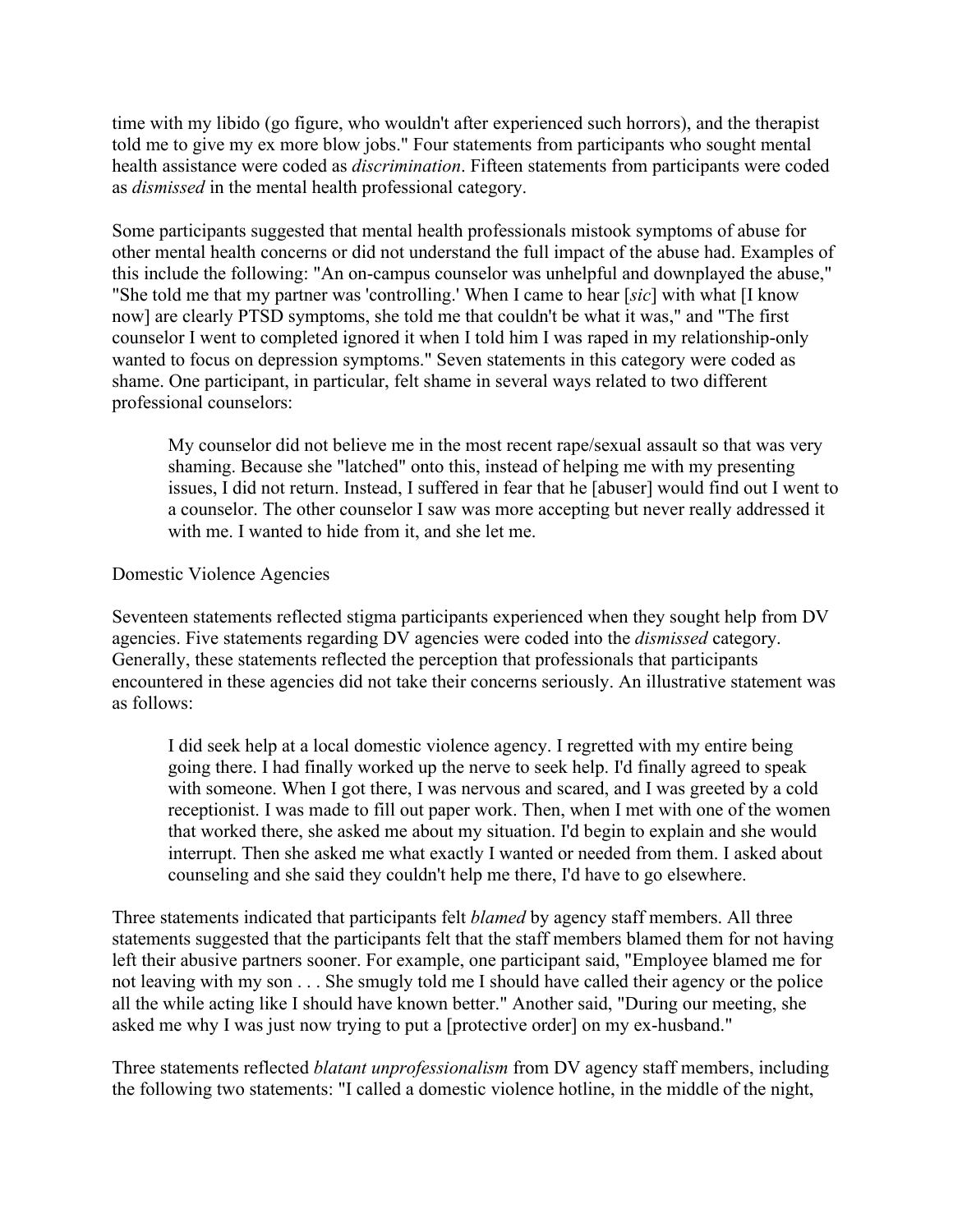crying, and the woman hung up on me," and "The woman assigned to meet with me was made at the receptionist and told her in front of me that she was done for the day and wasn't pleased that she had to help me." Another two DV agency-related statements were coded into the *discrimination* category. For example, one participant said, "Even DV professionals who think they understand are quick to lump you into the 'weak and helpless' category." The categories that were less prevalent in relation to these agencies were *shame*, with two statements (e.g., "I finally for the first time ever got the courage to go to our local domestic assault and violence center."), and isolation and loss of status, with one statement each.

#### Parenting-Related Resources

Seven statements reflected stigma that participants felt through parenting-related resources and support networks. Three statements reflected *blame*. For example, a participant said, "Every time I tried explaining that I thought the children's behavior problems were caused by witnessing their father beat me . . . I was told that it was my fault for being depressed and anxious." There was also one statement for each of the following categories: *blatant unprofessionalism* (i.e., "Sometimes questions were being asked that maybe weren't on the paper, just because somebody was probing and being nosy."), *discrimination* (i.e., "She made this assumption, you know, that I had . . . a history of being involved with men who beat my children."), *dismissing/denying* (i.e., "I have tried for the last 3.5 years to get help for the kids to deal with their trauma, and it is only now that we have court-ordered therapy for them."), and *shame* (i.e., "Shame-for staying, putting my kids in that situation").

### Religious Organizations

Sixteen statements reflected stigma the participants encountered through religious organizations. Of these, eight were coded into the *blame* category. Some of the blame-related statements that participants heard from their religious organizations in relation to their abuse included the following: "You need to submit yourself to God and become a better wife"; "God hates divorce"; "Why don't you let him come back?"; "You need to let your husband come home. You know, God's gonna do so-and-so to you"; and "If DV were grounds for annulment, everyone would be divorced!" Three statements reflected that participants felt *isolated* in their religious organizations on account of their abuse. For example, a participant said, "I was shunned by a few churches who were not willing to have a single/divorced woman staining their perfect aisles." Another said, "This collection of folks find ways to avoid eye contact when our paths have crossed again." Similarly, two statements were coded into the *loss of status* category, indicating that participants felt that their abuse led them to lose standing in their religious organizations. For example, a participant said, "You have an uphill battle to end stigmatization in fundamentalist faith communities because very often they are resistant to hearing anything that contradicts their paradigms."

Finally, two statements reflected participants feeling *dismissed* by their religious organizations (e.g., "It was only when I would share my stories of abuse and saw the 'no talk' rules in place and the minimization taking place consistently in the communities of faith I was in did I realize that I had to leave that as well to grow and make progress. . . I think as long as these communities of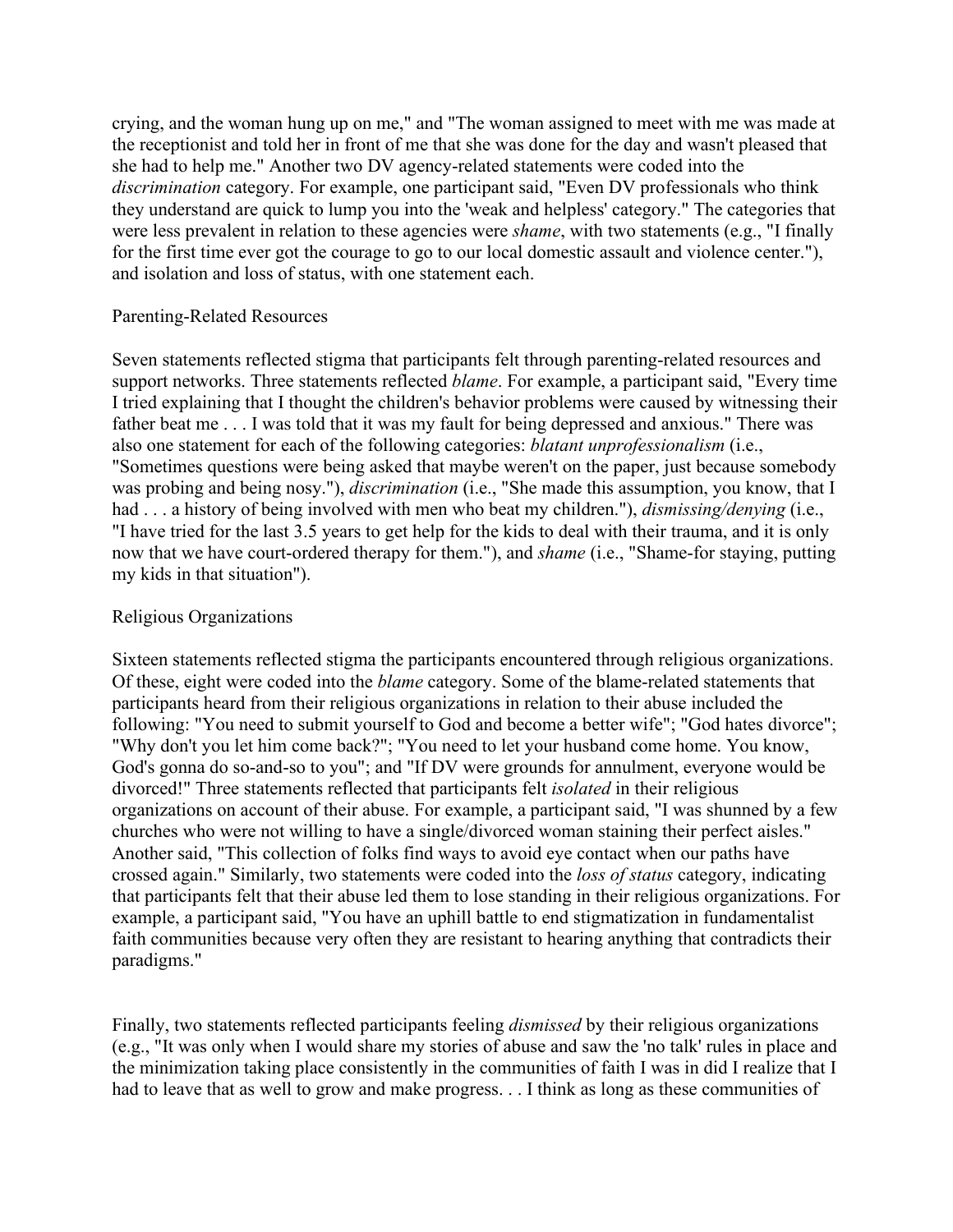faith stigmatize and revictimize abused people-mainly women-the women involved in abuse will be more intractable."), and one statement reflected feeling *shame* (i.e., "It took a year for me to be comfortable with allowing anyone to know. I didn't want to be judged.").

### Employment and Education

Twenty-eight statements reflected stigma through participants' employment and education. Seven statements reflected *discrimination*. Some ways that participants experienced employment- and education-related discrimination included hearing coworkers, classmates, and instructors speak negatively about survivors of IPV; being viewed as "a high risk for calling in"; and being left out from work-related opportunities. Another seven statements suggested that participants experienced work- and education-related *loss of status* related to their abuse. Some statements even indicated that participants lost jobs because of their abuse (e.g., "because he attacked me in the parking lot"; "they knew what was happening and didn't want to deal with it"; "lost my job after losing too much work"; and "I was asked to resign because . . . my first husband . . . was psychotic and he was . . . coming to my work.").

Five employment- and education-related statements were coded in the *shame* category. This included feeling ashamed about job performance problems related to the abuse, fearing taking psychotropic medications to help with depressive symptoms "for fear of drug testing on my job," and feeling shame about how coworkers do or would view them because of their abuse. Four statements indicated that participants felt *dismissed* when seeking help through their work or school. Examples include the following: "I tried to reach out to coworkers but they just handed me an EAP card and tried to ignore my pleas for help" and "At times the education system was not sensitive to what was occurring in our home." Another three statements reflected that participants experienced *isolation* through work or schools. For example, a participant said, "While I did not get fired, it did make things difficult for my work relationship, as I was a nanny and they didn't want to be involved." Finally, there was one statement each in the following categories: *blame* (i.e., "The woman asking me looked at me as if she was disgusted by me and proceeded to tell me that if I was in a bad situation, I needed to be smart enough to get out. She also sent me home because I looked awful.") and *blatant unprofessionalism* (i.e., "The judgment that is passed especially when you tell your supervisor and they tell everyone in the office.").

## **DISCUSSION**

Participants experienced various forms of stigma from the professionals from whom they sought help. In fact, each facet of stigma that we used in this study was endorsed by participants as an attitude they experienced when seeking help from professionals. Although we do not wish to suggest that all professionals stigmatize battering survivors, we do believe that the findings of this study warrant a discussion of the ways in which stigma is experienced by survivors from the professionals with whom our participants came into contact.

The highest levels of stigma were reported when seeking support from the police or court system  $(M = 3.14, SD = 1.65)$ . Ninety of the 353 statements were statements made about law enforcement, mainly feeling dismissed and blamed. Stigmatizing attitudes seemed to be present when asking for restraining orders, making emergency phone calls, or other means of seeking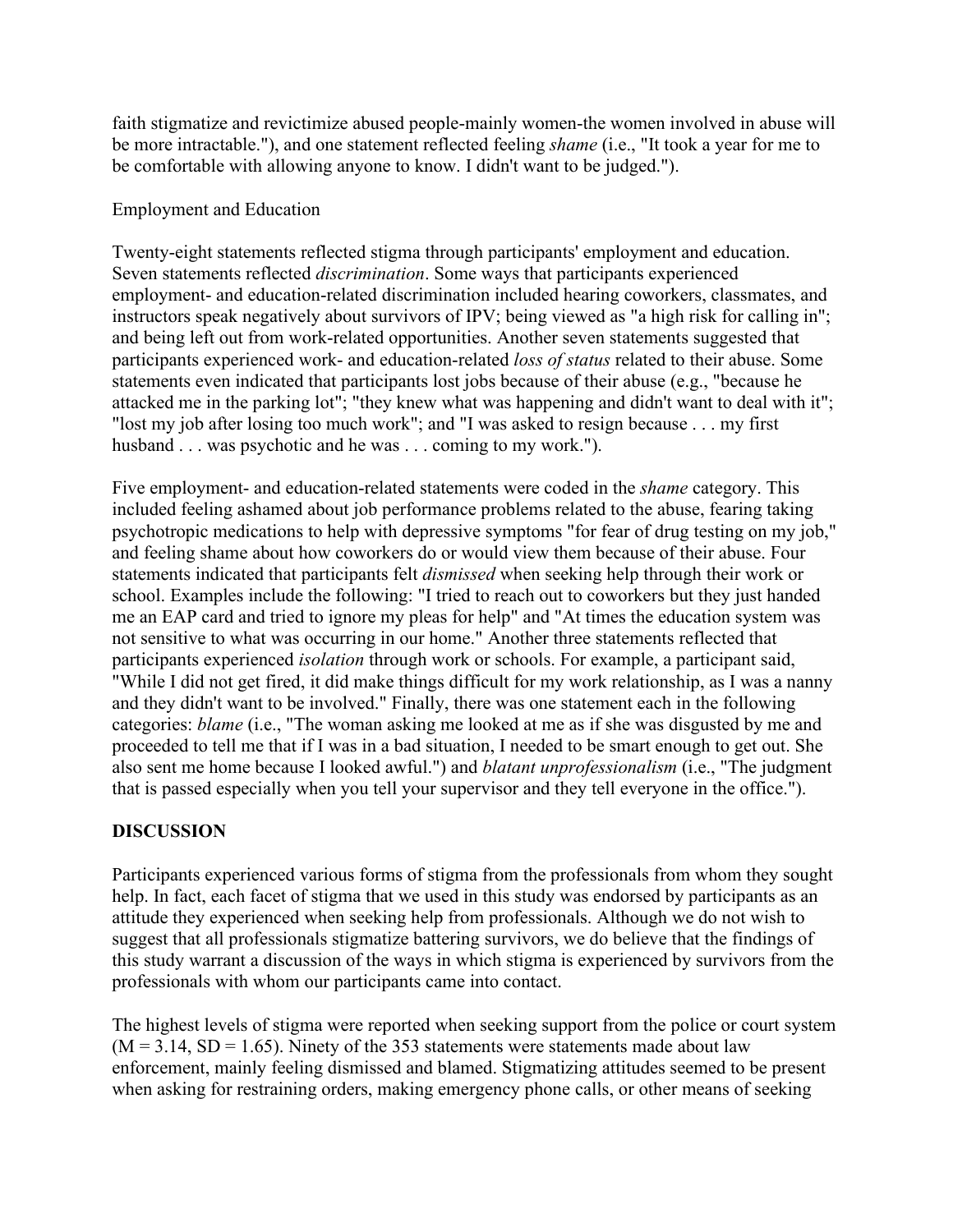assistance from the legal system. Law enforcement might benefit from education and training efforts so that there is consistency and understanding in responsibilities in IPV situations. Because literature (Patzel, 2006) suggests that the belief that survivors have the ability to live a life without their abuser is related to their successfully leaving, those to whom survivors turn first (i.e., legal professionals) have a critical role in the process of helping a victim break free of an abusive relationship. Prior research related to law enforcement (e.g., Gover et al., 2011) supports this notion that education and training is greatly needed in the area of IPV.

Also in this category was the legal system, including judges, attorneys, and clerks associated with the courts. There were 112 statements that were referred to these experiences. When looking at the types of stigma that participants experienced from the legal system overall, *blame*  accounted for 20 statements, and *dismissal* account for 31 statements. Both of these aspects of stigma were the most frequently occurring within law enforcement as well. Similar to the stigma experienced with law enforcement, many of our participants felt that the court system did not serve them, or that they were not important enough to be helped by the courts. Also noteworthy in both law enforcement and court system settings were the experiences that participants felt were blatantly unprofessional.

Across both of our studies, stigmatizing experiences were found for each of the other professional groups we studied, although quantitative ratings indicated that these other groups were less stigmatizing than law enforcement and the court system. Because professionals of many types come into contact with battering survivors and our participants felt stigmatized in some way by many when seeking help, we believe that future research could uncover the source(s) of such stigma related to professionals. Whether these sources of stigma are similar or different according to profession would be important to understand. Perhaps, for example, those in the medical profession are nervous, as previous research suggested to "open Pandora's box" (Gerbert et al., 2002, p. 83) by asking about abuse, and this translates to stigmatizing attitudes, whereas attorneys' stigmatizing attitudes may be a result of less formalized training or education on working with this population on legal matters. Previously, scholars have suggested that it was too simplistic to assume that professionals do not carry some of the same stigmas in the general population toward the very clients they assist (Lauber et al., 2004; Nordt et al., 2006; Smith & Cashwell, 2010). We found, consistent with earlier research, stigmatizing attitudes did indeed exist from professionals.

As Table 1 shows, participants experienced stigma from some groups that we did not include in our qualitative analyses, but these groups are important to address here. First, participants rated friends and family as possible sources of stigma. Also, participants experienced stigma from sources that fell in the "other" category. The stigma sources that participants wrote in for the "other" category included embassy staff, Alcoholics Anonymous, teacher, mentor, housing authority, prosecutor's office, church, religion, financial assistance, and a priest. These sources may have been rated at higher levels because people who chose to write them in chose to do so because of highly stigmatizing experiences with them. All of these additional sources of stigma (i.e., friends, family, and others) warrant attention in future research.

# **LIMITATIONS AND FUTURE DIRECTIONS**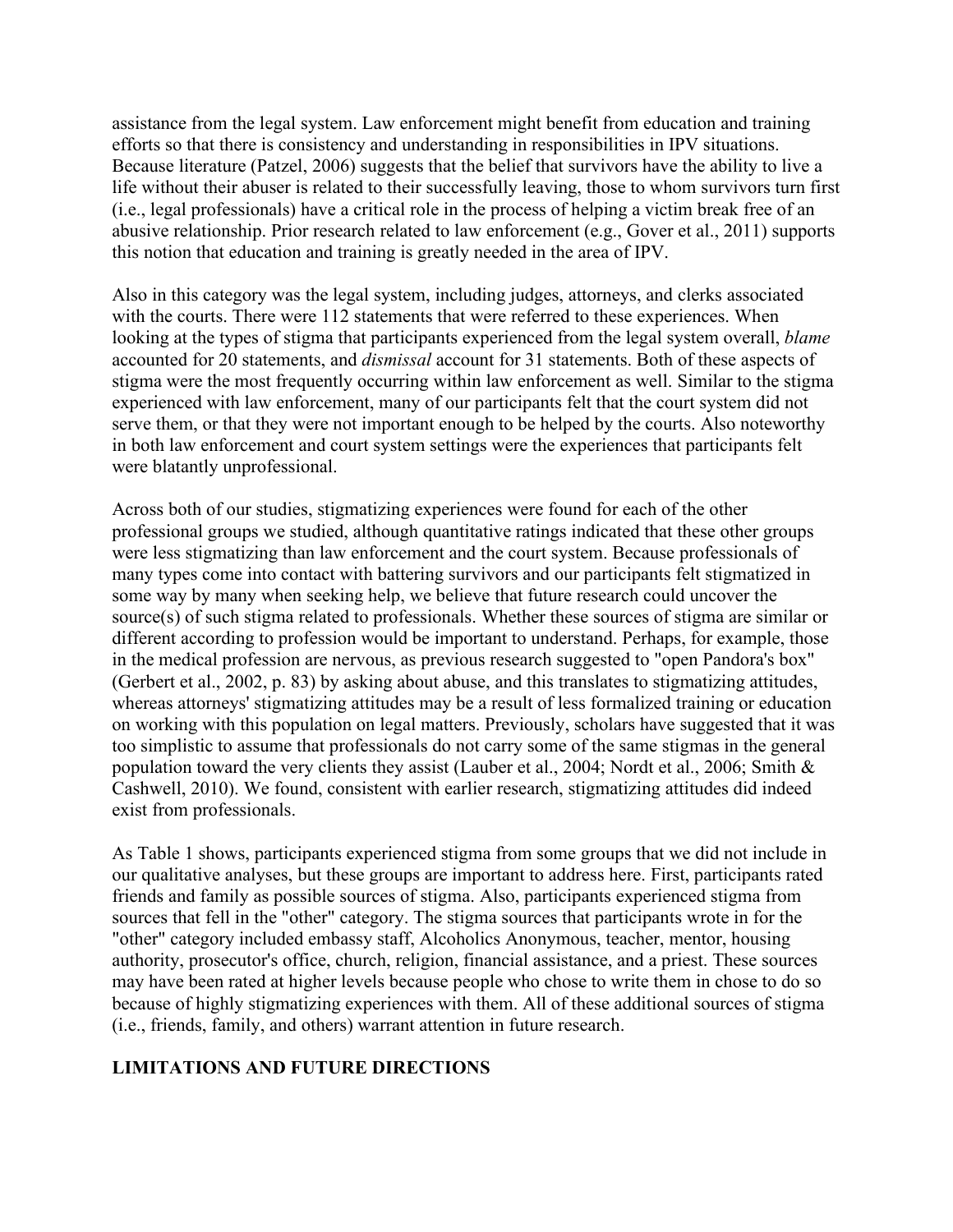As with any research study, ours includes limitations. First, our study included self-report data and relied on subjective perceptions of experiences from survivors. Still, we were surprised with the degree of honesty, detail, and description that the participants provided, and we believe that our participants had no reason to embellish or fabricate any of the stigmas that they described. We offered a very small incentive for participating (i.e., a drawing for one of two \$50.00 gift cards), for which only 36 participants signed up, and an even smaller incentive for participation in study 1 (\$10.00 gift cards). To us, this highlighted the strong desire that participants had to share their stories, rather than any tangible reward for participating. Most of our participants were female, so the stigma experiences that males who are battering survivors might face are largely undocumented and understudied. Future research on males' experiences with stigma is warranted. Similarly, our sample included little diversity related to race and ethnicity, sexuality, and socioeconomic status, so future research should include a more diverse sample for generalizability. Interrater reliability for the research was 73.09% and a Fleiss' kappa statistic of 0.323, indicating fair agreement (Landis & Koch, 1977), so results of this study should be interpreted with caution because this is a limitation to the study.

Future research can continue to investigate how the concept of stigma applies to this population. Our studies found support for the notion that the concept of stigma does resonate with battering survivors. Further research can examine the perceptions of others touched by IPV, such as people who are currently being victimized and child witnesses to parental IPV. Because we heard many stigma experiences from various professionals, we also suggest that scholars investigate this phenomenon from the perspective of professionals. Qualitative interviews, focus groups, or other means by which researchers can further understand professionals' experiences would assist scholars with understanding the concept. Further research on stigma and IPV can ultimately assist with the eradication of the experience because we know that the results of feeling stigmatized are so damaging. Eliminating or reducing the stigma surrounding IPV can help survivors receive help more easily and can help them to feel supported as they rebuild their lives after the abuse. Therefore, this line of research can make a valuable contribution to the movement to end IPV.

Clinicians working with survivors of IPV can inquire about any prior stigmatizing experiences associated with professionals, so as not to repeat any negative interactions. We also encourage clinicians to confront any negative attitudes they might hear from other professionals as a way to educate others about stigma and IPV. Education and advocacy efforts are in high demand because, unfortunately, there is evidence that stigma still exists.

### **REFERENCES**

Brosi, M. W., & Rolling, E. S. (2010). A narrative journey for intimate partner violence: From victim to survivor. The American Journal of Family Therapy, 38, 237-250. <http://dx.doi.org/10.1080/01926180902961761>

Bryant, S. A., & Spencer, G. A. (2003). University students' attitudes about attributing blame in domestic violence. Journal of Family Violence, 18, 369-376.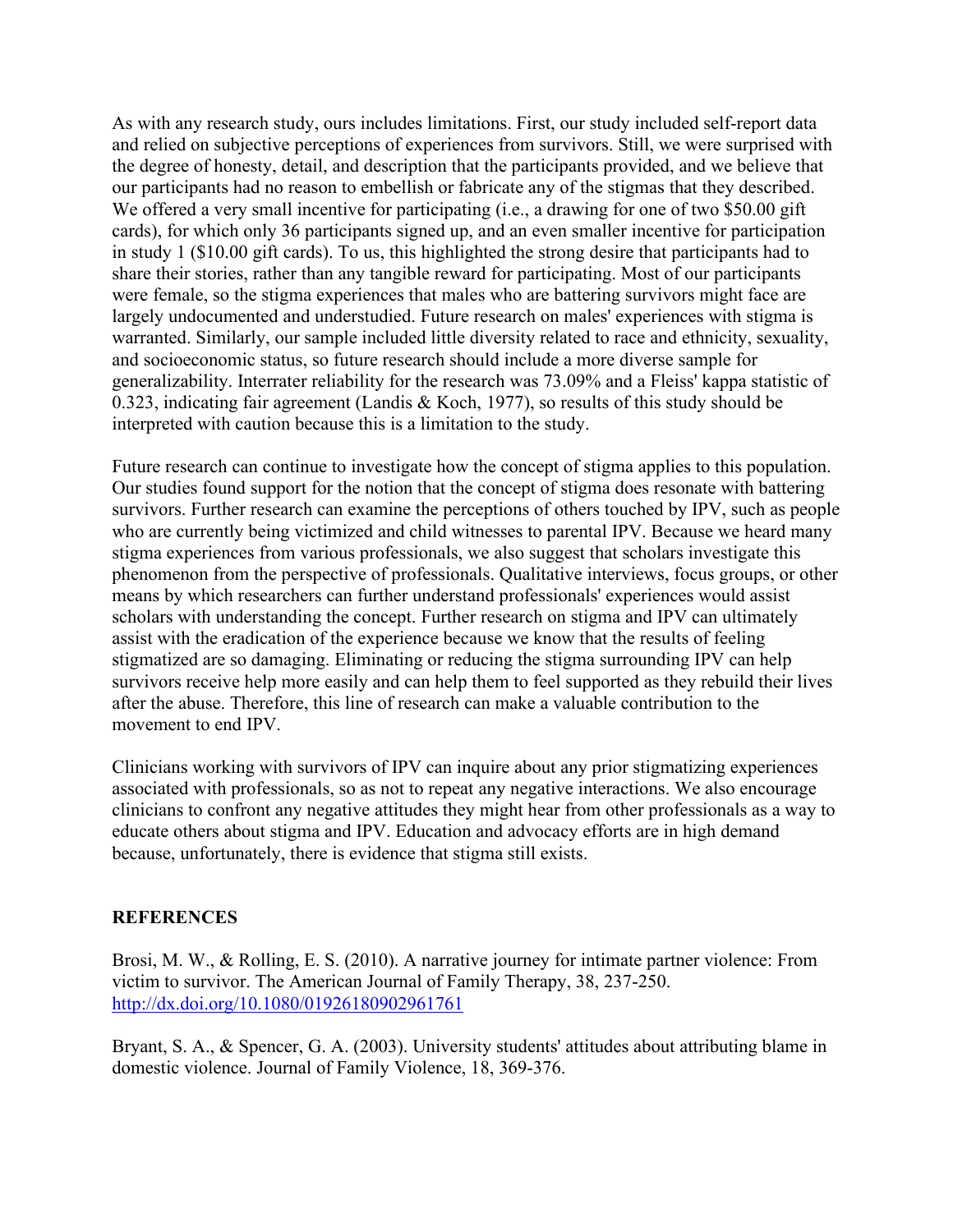Byrne, P. (2000). Stigma of mental illness and ways of diminishing it. Advances in Psychiatric Treatment, 6, 65-72.

Chang, J. C., Dado, D., Hawker, L., Cluss, P. A., Buranosky, R., Slagel, L., . . . Scholle, S. H. (2010). Understanding turning points in intimate partner violence: Factors and circumstances leading women victims toward change. Journal of Women's Health, 19, 251-259. <http://dx.doi.org/10.1089/jwh.2009.1568>

Cohen, N. (1990). Stigma is in the eye of the beholder: A hospital outreach program for treating homeless mentally ill people. Bulletin of the Menninger Clinic, 54, 255-258.

Corrigan, P. (2004). Target-specific stigma change: A strategy for impacting mental illness stigma. Psychiatric Rehabilitation Journal, 28, 113-121.

Dunn, J. L. (2005). "Victims" and "survivors": Emerging vocabularies of motive for "battered women who stay." Sociological Inquiry, 75, 1-30.

Field, H. S. (1978). Attitudes toward rape: A comparative analysis of police, rapists, crisis counselors, and citizens. Journal of Personality and Social Psychology, 36, 156-179.

Gerbert, B., Caspers, N., Bronstone, A., Moe, J., & Abercrombie, P. (1999). A qualitative analysis of how physicians with expertise in domestic violence approach the identification of victims. Annals of Internal Medicine, 131, 578-584.

Gerbert, B., Gansky, S. A., Tang, J. W., McPhee, S. J., Carlton, R., Herzig, K., . . . Caspers, N. (2002). Domestic violence compared to other health risks: A survey of physicians' beliefs and behaviors. American Journal of Preventive Medicine, 23, 82-90.

Goodkind, J. R., Gillum, T. L., Bybee, D. I., & Sullivan, C. M. (2003). The impact of family and friends' reactions on the well-being of women with abusive partners. Violence Against Women, 9, 347-373.<http://dx.doi.org/10.1177/1077801202250083>

Gover, A. R., Paul, D. P., & Dodge, M. (2011). Law enforcement officers' attitudes about domestic violence. Violence Against Women, 17, 619-636. <http://dx.doi.org/10.1177/1077801211407477>

Howard, L. M., Trevillion, K., & Agnew-Davies, R. (2010). Domestic violence and mental health. International Review of Psychiatry, 22, 525-534. <http://dx.doi.org/10.3109/09540261.2010.512283>

Hromco, J., Lyons, J., & Nikkel, R. (1995). Mental health case management: Characteristics, job function, and occupational stress. Community Mental Health Journal, 31, 111-125.

Humphreys, C. (2008). Problems in the system of mandatory reporting of children living with domestic violence. Journal of Family Studies, 14, 228-239.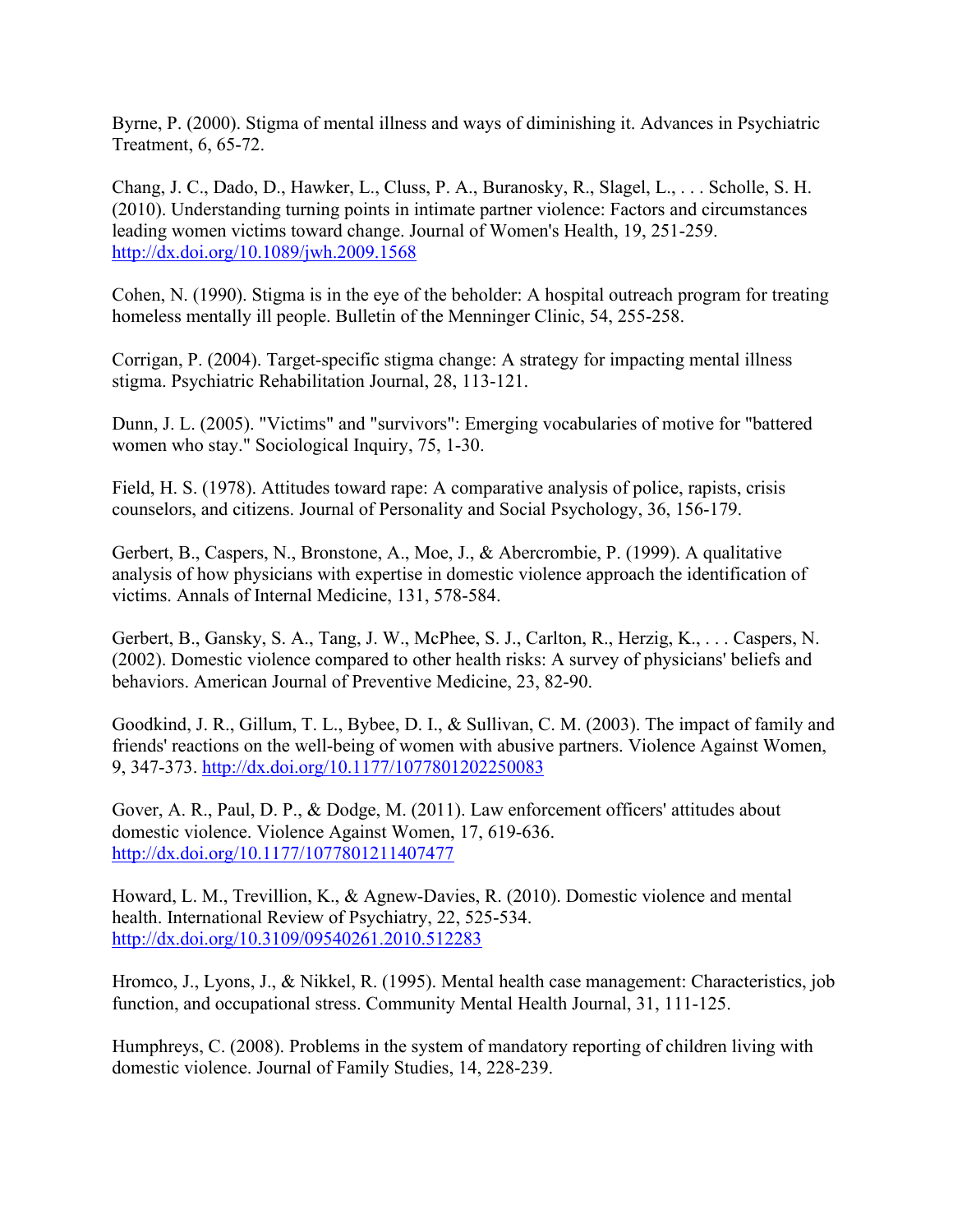Johnson, R. R. (2004). Police officer frustrations about handling domestic violence calls. The Police Journal, 77, 207-219.

Landis, J. R., & Koch, G. G. (1977). The measurement of observer agreement for categorical data. Biometrics, 33, 159-174.

Lauber, C., Anthony, M., Ajdacic-Gross, V., & Rössler, W. (2004). What about psychiatrists' attitude to mentally ill people? European Psychiatry, 19, 423-427.

Link, B. G., & Phelan, J. C. (2001). Conceptualizing stigma. Annual Review of Sociology, 27, 363-385.

Link, B. G., Struening, E. L., Neese-Todd, S., Asmussen, S., & Phelan, J. C. (2001). Stigma as a barrier to recovery: The consequences of stigma for the self-esteem of people with mental illnesses. Psychiatric Services, 52, 1621-1626.

McCall-Hosenfeld, J. S., Chuang, C. H., & Weisman, C. S. (2013). Prospective association of intimate partner violence with receipt of clinical prevention services in women of reproductive age. Women's Health Issues, 23, e109-e116.

McCloskey, L. A., Lichter, E., Williams, C., Gerber, M., Wittenberg, E., & Ganz, M. (2006). Assessing intimate partner violence in health care settings leads to women's receipt of interventions and improved health. Public Health Reports, 121, 435-444.

Mehta, S., & Farina, A. (1988). Associative stigma: Perceptions of the difficulties of collegeaged children of stigmatized fathers. Journal of Social Clinical Psychology, 7, 192-202.

Merritt-Gray, M., & Wuest, J. (1995). Counteracting abuse and breaking free: The process of leaving revealed through women's voices. Health Care for Women International, 16, 399-412. <http://dx.doi.org/10.1080/07399339509516194>

Minkoff, K. (1987). Resistance of mental health professionals to working with the chronic mentally ill. New Direction for Mental Health Services, 33, 3-20.

Nordt, C., Rössler, W., & Lauber, C. (2006). Attitudes of mental health professionals toward people with schizophrenia and major depression. Schizophrenia Bulletin, 32, 709-714.

Patzel, B. (2006). What blocked heterosexual women and lesbians in leaving their abusive relationships. Journal of the American Psychiatric Nurses Association, 12, 208-215. <http://dx.doi.org/10.1177/1078390306294897>

Perlick, D., Rosenheck, R., Clarkin, J., Sirey, J., Salahi, J., Struening, E., & Link, B. (2001). Stigma as a barrier to recovery: Adverse effects of perceived stigma on social adaptation of persons diagnosed with bipolar affective disorder. Psychiatric Services, 52, 1627-1632.